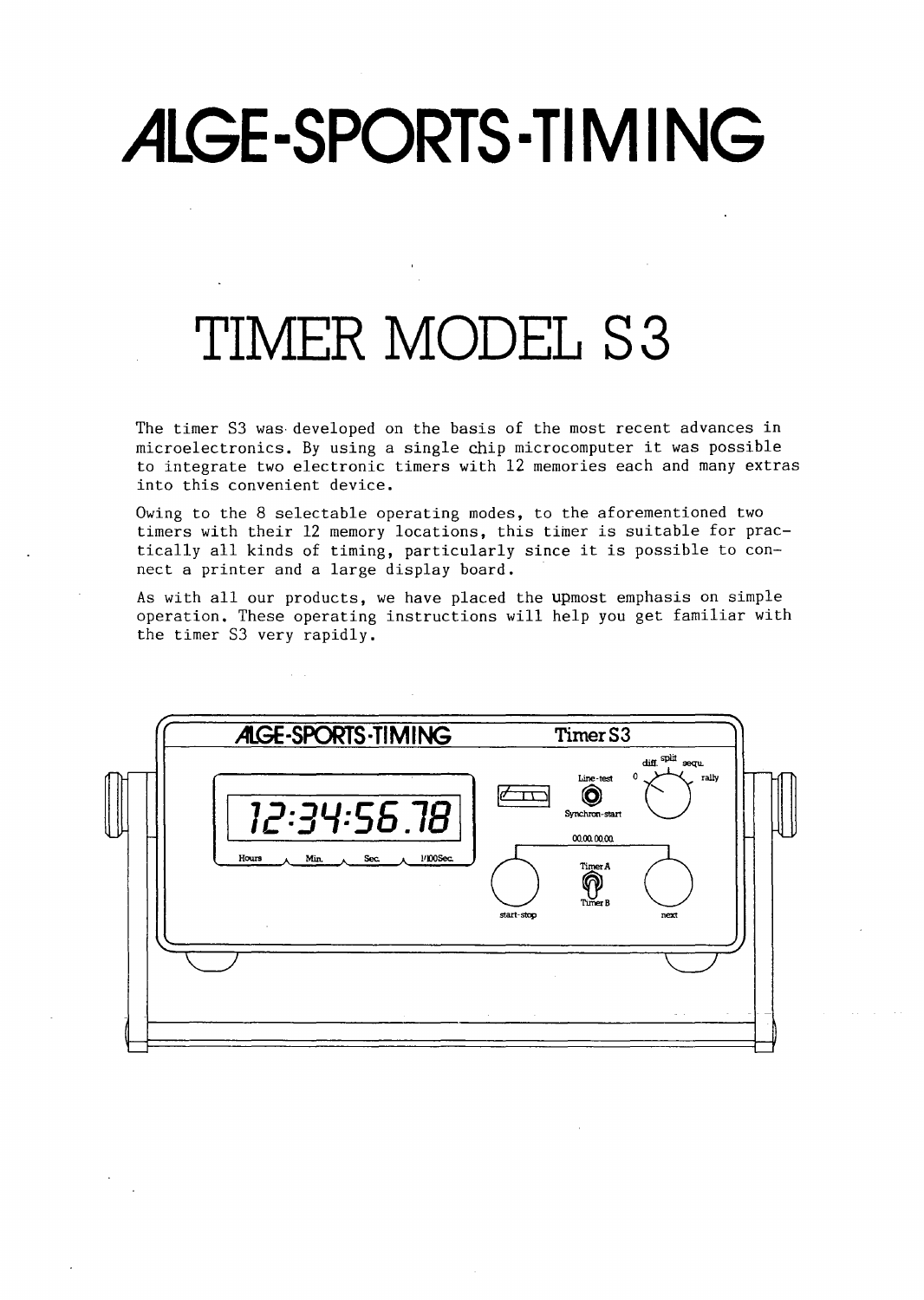#### **Operation elements and connections**



- On-Off switch combined with mode selector switch.
- $(2)$  Selector toggle switch for testing the line and sync start.
- @ Recall button for stored times with additional functions as indicated in instruction manual.
- $(4)$  Toggle-switch Timer A Timer B.
- Start-Stop key with additional functions as indicated in instruction manual.
- $(3)+(5)$  By simultaneously pushing keys 3 + 5 the display as well as the preselected Timer are set at zero (unless unit is operated in the Differential Time mode). As long as both keys are pressed down, the display will show only number eight's, to allow checking of all the display's segments.
	- <sup>6</sup> Meter for monitoring power supply,<br>adjustment of light barrier, and conc adjustment of light barrier, and conductive condition of the start-to-finishing cable.
	- Eight-digit liquid crystal time-display in hours, minutes, seconds, and hundredths of seconds. While time is running, the hundredths of seconds are not displayed.
	- @ Knurled-screws forloosening and fixing the handle.
	- ® Tvvo (identical) DIN recepticals connected in parallel allowing light barrier (ALGE Light Barrier RLS 1), external power supply (ALGE Battery Charger), and possibly other timers (e.g. ALGE Timer S 1 or S 1-II or S 3) to be connected.



- $(10)$ Outlet recepticals for count-down loudspeaker; by turning the socket by 180 Degrees starting intervals of 30 seconds and 60 seconds can be selected. NOTE: Operational in the Differential Time mode only.
- $(1)$  Connection for speaking device (Head-set/ Microphone Set K 158).
- $(12)$  Output for Printer P 3.
- @ Output for one ALGE Display Board GAZ. By turning the switch by 180 degrees you can either show the running time (as on the display) or just the time as clocked.'
- $(14)$  Bannana recepticals for manual key ALGE Reflection Light Barrier RLS l/E or for clocking intermediate or finishing time.
- (15) Five-step revolving switch for selecting delay time (2 m sec./30 m sec./120 m sec./1 sec./ 2 sec.)
- Bannana Recepticals for starting device with (16) shielded operating contact (closing contact) for starting and clocking the time at the start (e. g. ALGE Starting Gate STS 3)
- Hand nut for fixing the cover of the battery container.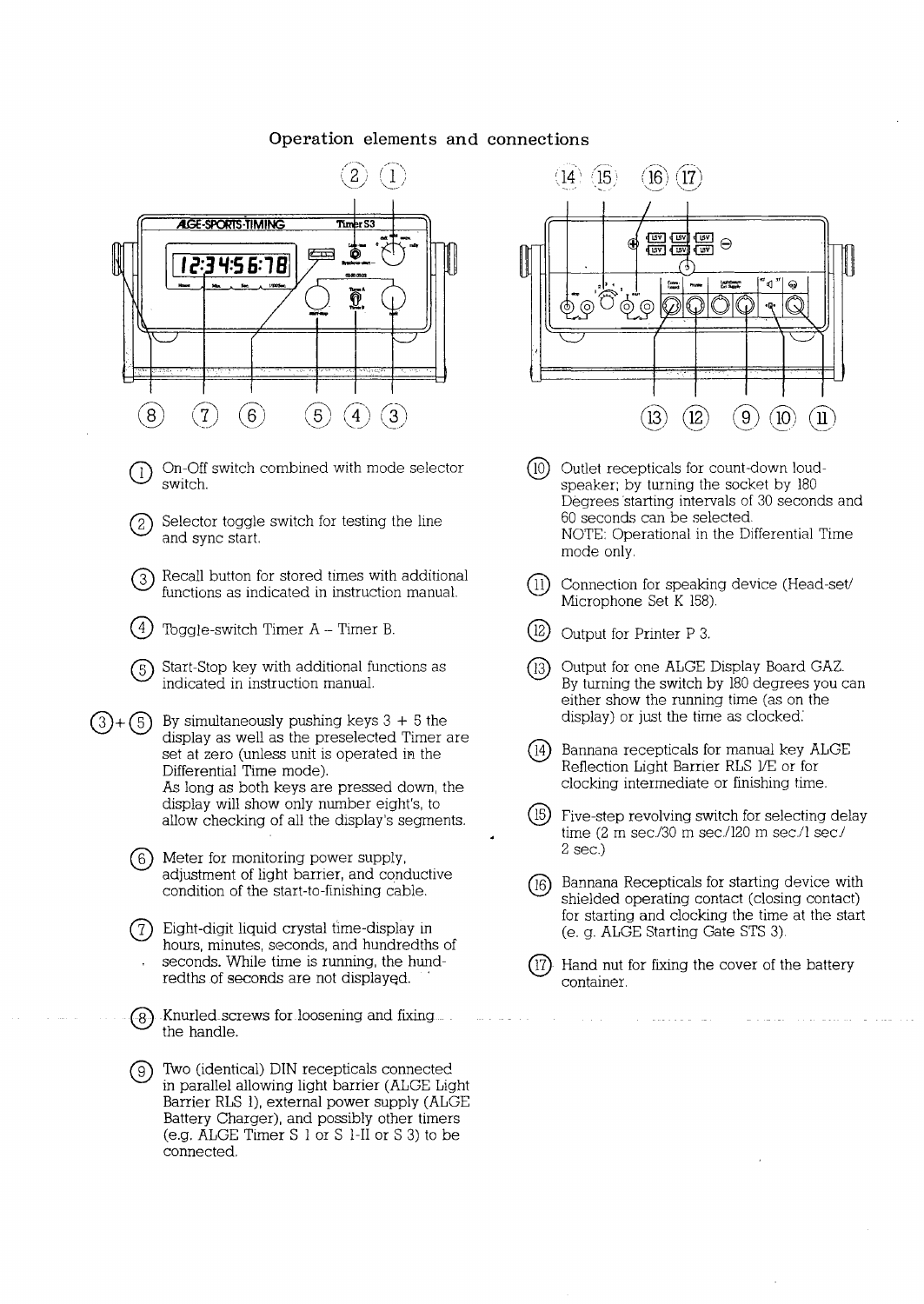This manual is devided into three parts.

- PART I a) Operating elements and connections b) Power supply and start up c) Operating modes: - Difference - Split - Sequential - Rally d) Setting the delay time
	- e) Start-finish line test and accustical signal

#### PART II Expanded Program

- a) Speed meter
- b) Time of day printer
- c) Parallel
- d) Countdown clock with audio signal
- e) All seconds mode
- f) Split sequential mode

#### PART III a) Set-up examples and timing procedures

b) RLSl Infrared photocell descriptions and cable pin assignment

 $\mathcal{L}^{\mathcal{L}}$ 

c) STS3 Start gate description

 $\sim 100$ 

and the same

- d) P3 Printer
- e) Technical data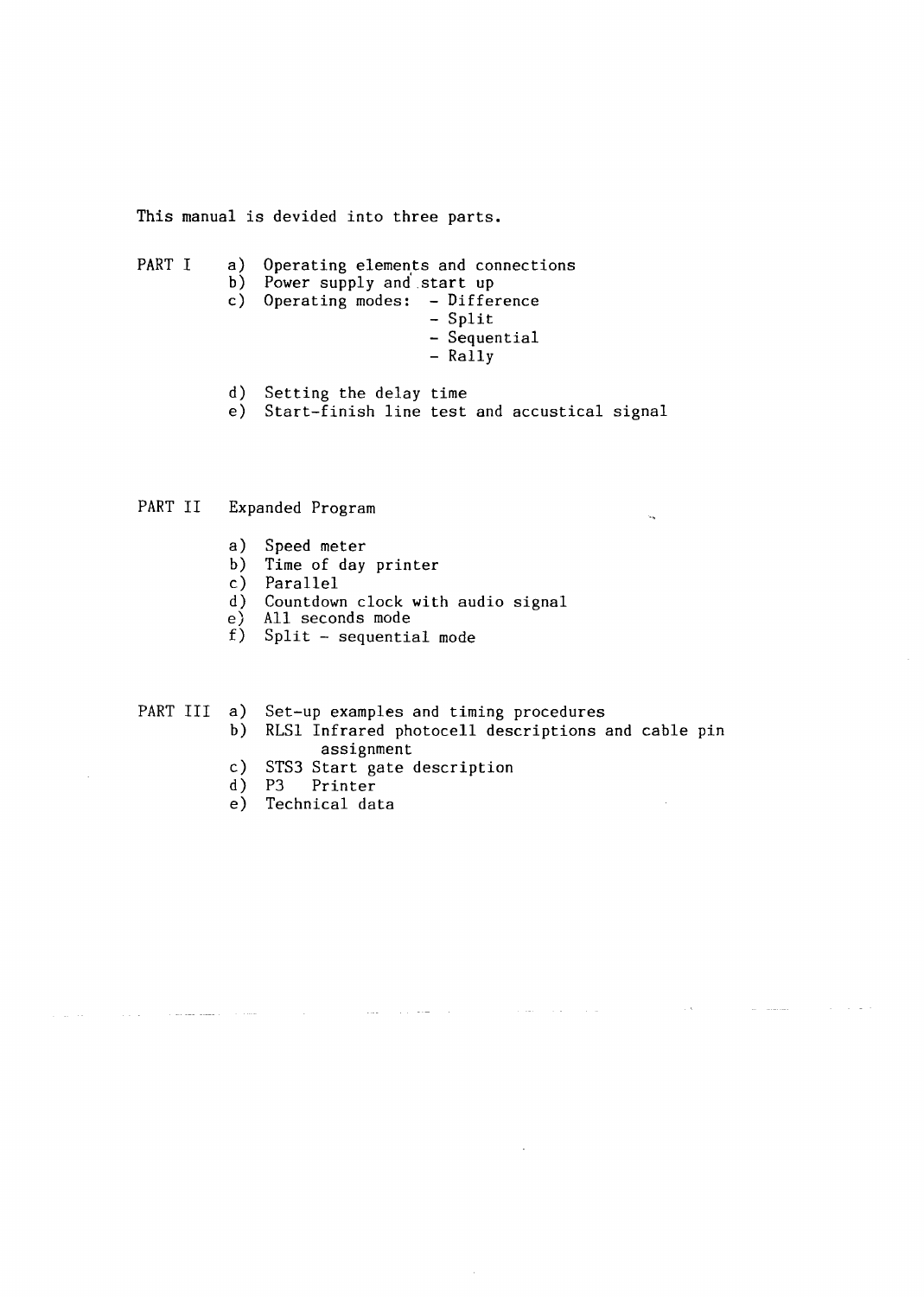

PART I a) Operating elements and conncections.

- $1 =$  On-off switch combined with operating mode selector switch.<br>  $2 =$  Center off toggle switch for line test and synchronous star
- 2 = Center off toggle switch for line test and synchronous start.<br>3 = Rejoin button for stored times with additional functions as i
- $=$  Rejoin button for stored times with additional functions as in instructions.
- $4$  = Selector switch timer A timer B.
- $5$  = Start-stop button with additional functions as in instructions.
- 3+5= By simultaneously pressing buttons 3 and 5, the preselected timer is set to zero (not with the operating mode "difference" however). The display shows a row of eights as long as the two buttons are kept pressed so that all segments of the digits can be checked.
- $6$  = Level meter for monitoring the power supply, the photoelectric cell alignment and the line status of the start/finish line.
- 7 Eight digit liquid crystal display in hours, minutes seconds and hundredths of a second. With running time, the hundredths of a second are blanked out.
- $8$  = Thumbscrews for bale adjustment.
- = Two parallel connected 5 pin DIN recepticals for photoelectric cell (RLS1), an external power source (ALGE charger or external 12V battery).
- $10 =$  Output for loundspeaker. The start interval can be set to 30" or 60" by turning the plug 180 degrees. Please note: Functions only in the "difference" and "countdown clock" mode.
- $11$  = Output for telephone headset K158.
- $12$  = Output for printer P3.
- $13$  = Output for ALGE "GAZ" display board. By turning the plug  $180^\circ$ it is possible to show either the running time (as on the timer display) or only the stopped time.
- $14$  = Banana plug connection for manual switch or RLS1/E for stop or intermediate time .
- $15$  = Potentiometer for setting the delay time, with five levels  $(2 \text{ msec}/120 \text{ msec}/1 \text{ sec}/2 \text{ sec}).$
- $16$  = Banana plug connection for a start facility with normally open contact for starting or stopping (ALGE starting gate STS3 or RLSl/E.
- 17 = Knurled nut for fastening cover of battery compartment.

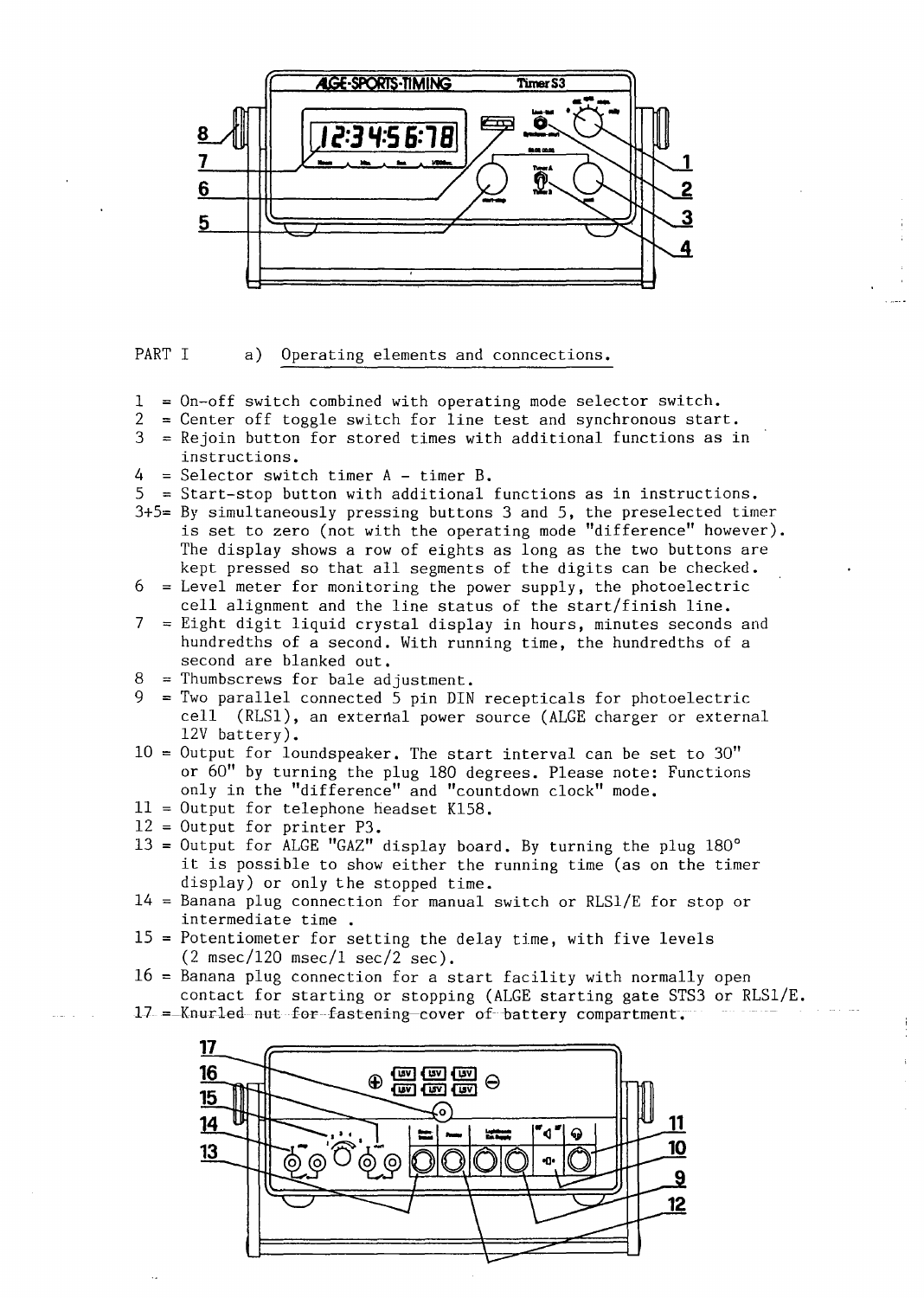

#### PART I b) Power supply. Start-up.

The low power consumption made possible by the highly advanced electronics and the liquid crystal display permit the use of six D size alkaline batteries.

The level meter (6) monitors the state of the batteries. The batteries do not have to be replaced until the needle no longer stays in the green field. The six batteries are then inserted in the battery compartment as illustrated on the battery compartment cover (rear panel of timer). Important: Use only alkaline batteries.

Caution! When the timer S3 is not in use for an extended period and at the end of the season in particular, the batteries must be removed from the timer. Leaky batteries can ruin the high quality electronic components. A set of new batteries should be used at the beginning of the season. ·

If the printer P3 is hooked up to the timer S3, alkaline batteries are insufficient because of the high power consumption of the printer. For this case we offer rechargeable nickel cadmium batteries of the same shape and size as the alkaline batteries which can be placed in the battery compartment of the timer. The NiCad batteries can be completely charged in 14 hours with available power supply-charger or 12V exterior battery. The charger or 12V battery is connected to one of the two external supply jacks (9) of the timer S3.

A 12V external battery can be used without internal NiCads as well. A 12V battery with a capacity of approx. 5 Ah is sufficient for all day operation. Connect red battery clamp to positive pole and black clamp to negative pole of battery.

Please note: If S3 is supplied with 110V power supply and NiCad batteries, internal alkaline batteries may not be used in conjunction with charger or external 12V battery.

Start-up: By setting the desired operating mode with the operating mode selector switch  $(1)$ , the timer S3 is switched on, the needle of the meter (6) moves into the green field (provided that the battery voltage or the supply is correct) and a row of eights appear on the display. The device is ready for operation only when the display shows 0.00.00 (after about four or-five seconds).

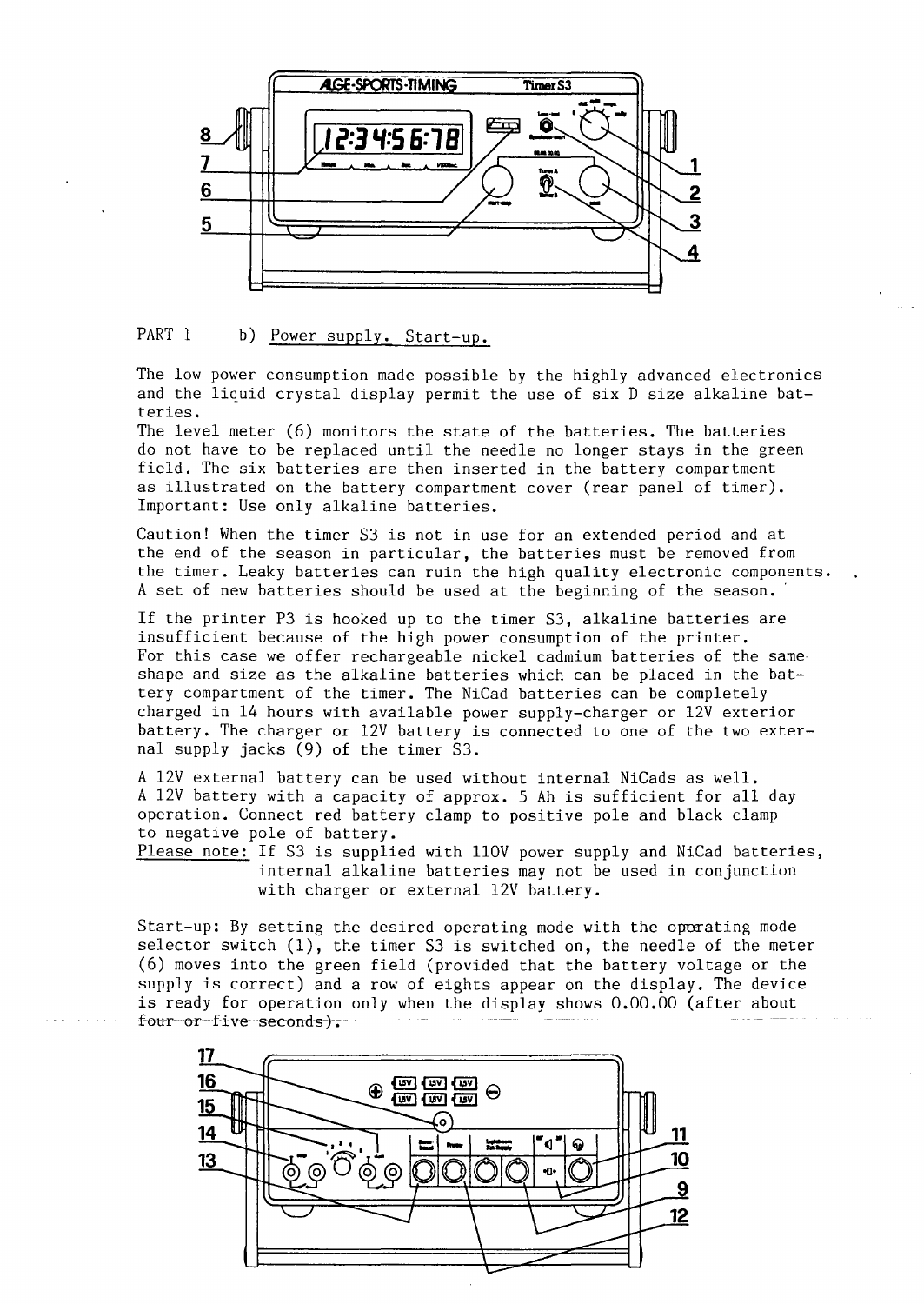#### PART I c) Operating modes, - DIFFERENCE

The hours of the time of day are introduced with the red "start-stop" button (5) and the minuted with the yellow "next" button (3). The synchronous start is triggered by pressing down the toggle switch  $(2)$ .

This starts both clocks in the timer fully synchronized and starts other timers that may possibly be connected in absolute synchronisation.

Thereafter the red and yellow buttons function normally again as labeled, start-stop button (5) and as rejoin button (3) for stored times. Resetting the time to 0.00.00 by simultaneously pressing both buttons is not possible in the difference operating mode. This prevents inadvertent resetting. Should resetting be necessary, the device must be turned off and on again.

In the "difference" operating mode, timer A runs as starting time clock and timer B as finishing time clock. Start and finish pulses can thus be recorded simultaneously. By switching from timer A to B, the starting time (timer A) or the finishing time (timer B) is indicated on the display (or, with printer P3, is printed out).

Both clocks have 12 memories each. With cross-country racing, for example, simultaneous crossings of start and finish can be precessed since up to 12 times on each clock are stored.

The stored times are recalled with the "next" button (3). When all times have been retrieved from the memory display will show running time again. The selected timer (A or B) can be stopped manually with the "start-stop" button. You can thus stop both starting times as well as finishing times, depending on whether timer A or timer B is on. See part III a) - difference timing.

#### - SPLIT OPERATION

With "split" the two timers run seprately, i.e. the timer selected with the switch (4) is triggered with the first start pulse. The "free" timer is then started automatically by the second start pulse, even though it is not switched on. When both timers are running, this is indicated on the display by the flashing of the colon between minutes and seconds. Further start pulses now have no effect. A start can be registered by one of the two timers only when it has been set back to 0,00.00 by simultaneously

pushing the buttons (3+5). The switched-on timer can be started and stopped manually with the red button

(5).

If more than one stop pulse is received, whether manually (5) or externally (photocell), these times go into the memory of the switched-on timer, which is indicated in the display by the first four decimal points from left to right. Internally, however, the timer continues to run normally. The stored times are recalled with the "next" button (3), either to be written down or to be erased. Latter case for unwanted signals only.

In split mode timer can be started and stopped with one photocell only (circular race with cumulative time). See part III a).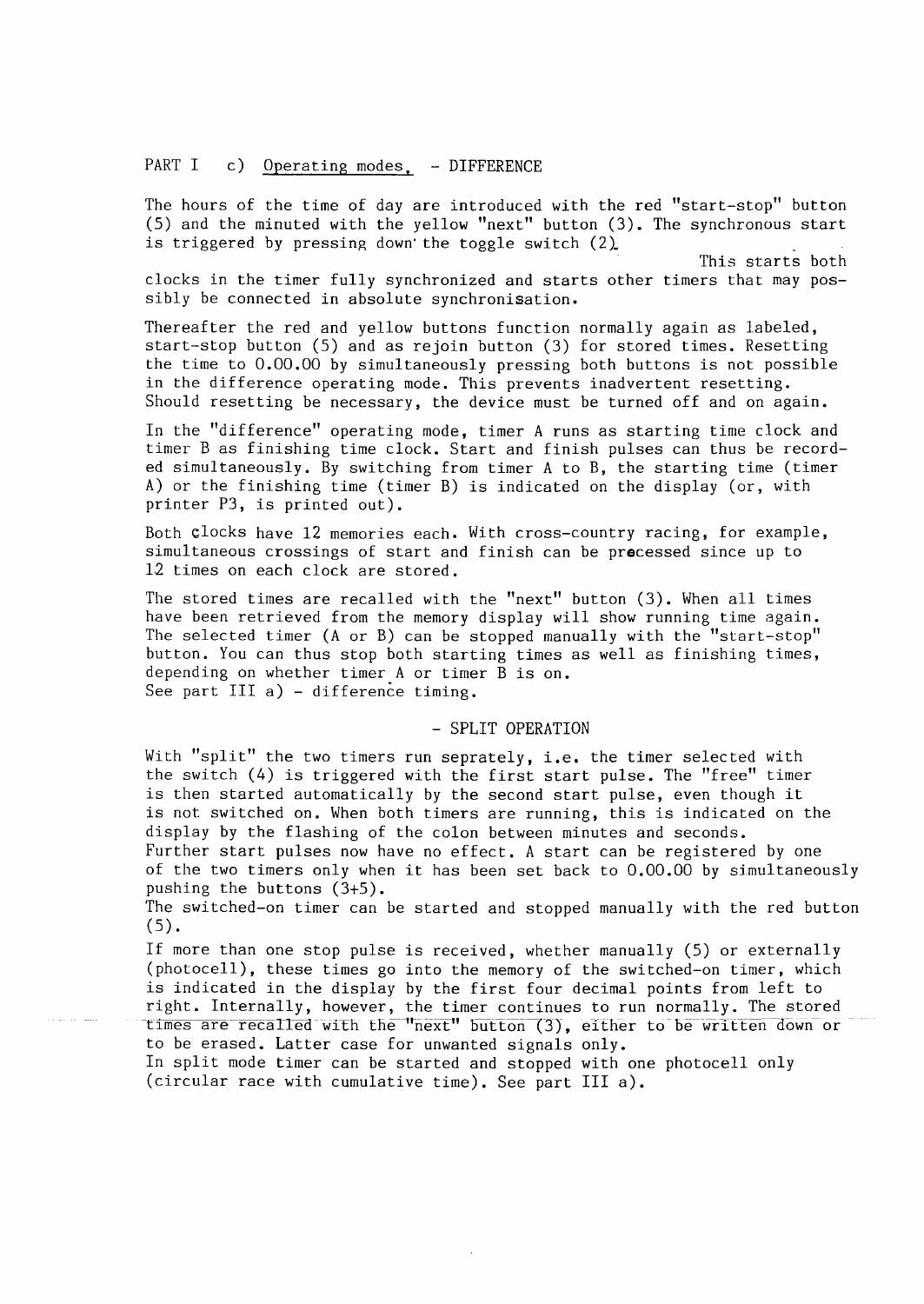#### - SEQUENTIAL OPERATION

Lap times can be measured in the sequential mode, with both timers being available, as with "split". At each stop pulse the lap time is indicated and the internal timer is set to zero and immediately restarted.

Additional lap times go into the memory. The start/stop functions are exactly the same as with "split".

Starting and stopping is also possible with one ALGE RLSl photocell, which is particularly advantageous with this type of operation. All you need to do is couple the start and stop inputs as described in part III a) split and sequential set-up.

#### - RALLY OPERATION

Differs from "split" operation only in that the clock of the chosen timer is stopped with the "start/stop" button (5) (time-out). This is an adding type of timing for rallies, show jumping (when obstacles are knocked down) e.t.c. An external stop pulse is ineffective during the time-out.

A connected photocell operates in the "split" mode however, so that it is possible to recall the running time with the "next" button (3) after unwanted triggering.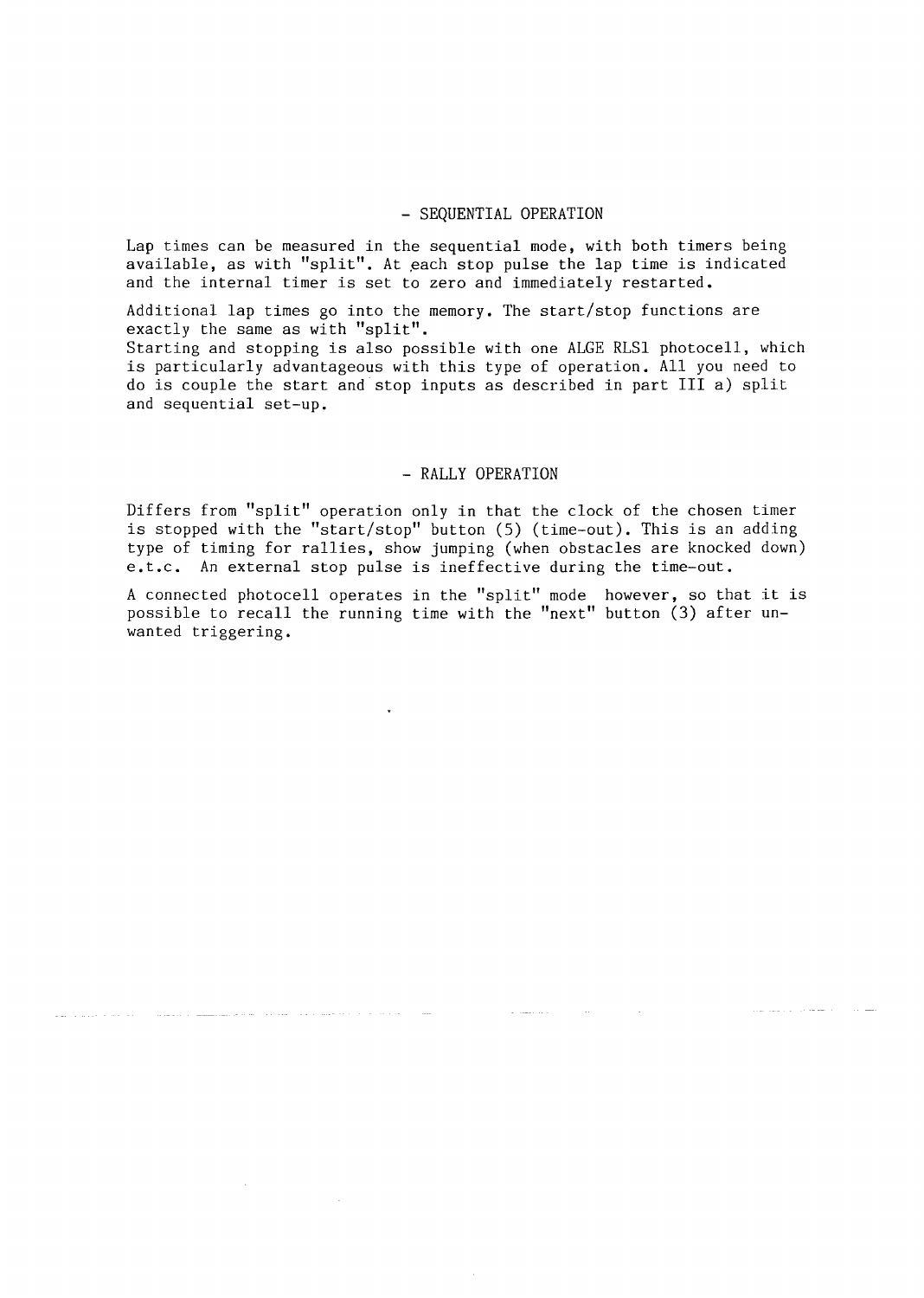#### PART I d) Setting the delay time (Stop input).

This refers to the time during which period no additional pulse will activate the timer. The delay time is set with the five-level potentiometer (15) on the back of the timer. The length of this delay can be heard from the acoustical peep tone when the photoelectric cell has been tripped.

For alpine skiing, the delay time is generally set the longest because one racer does not immediately follow the other. This is different in crosscountry skiing, where it is best to determine the ideal delay time through experimentation. A too long delay time could "swallow up" a second racer coming right behind, i.e. only one time would be stopped for both racers. A delay time that is too short can result in one racer stopping the time twice or more with his hands, trunk and legs.

The following delay times can be set: 2 msec / 30 msec / 120 msec / 400 msec / 1 sec / 2 sec.

The delay time for the starting gate is fixed at approximately one second.

#### PART I e) Start-finish line test

The toggle switch (2) is pushed upwards to check the electrical connection between the start triggering device and the timer. If the wiring is ok, the needle of the level meter (6) stays in the middle of the green field.

Then the start-finish line is shorted at the start, i.e. the two wires are connected to each other. When "line-test" is now actuated, the needle must swing completely to the left of the meter. This indicates that the start line does not have an excessive resistance. Line resistance may be a maximum of 2000 ohms.

#### Acoustical signal

The acoustical signal for a start clock is given only in the "difference" operating mode. The loudspeaker is to be connected to the correspondingly marked output (10). The start interval can be set to 60" or 30" by turning the plug 180°. An "alert" tone is given 10 sec. before the start; the countdown begins 5 sec. later.

Same out-put is used for count-down signal in count-down clock mode. See part II d).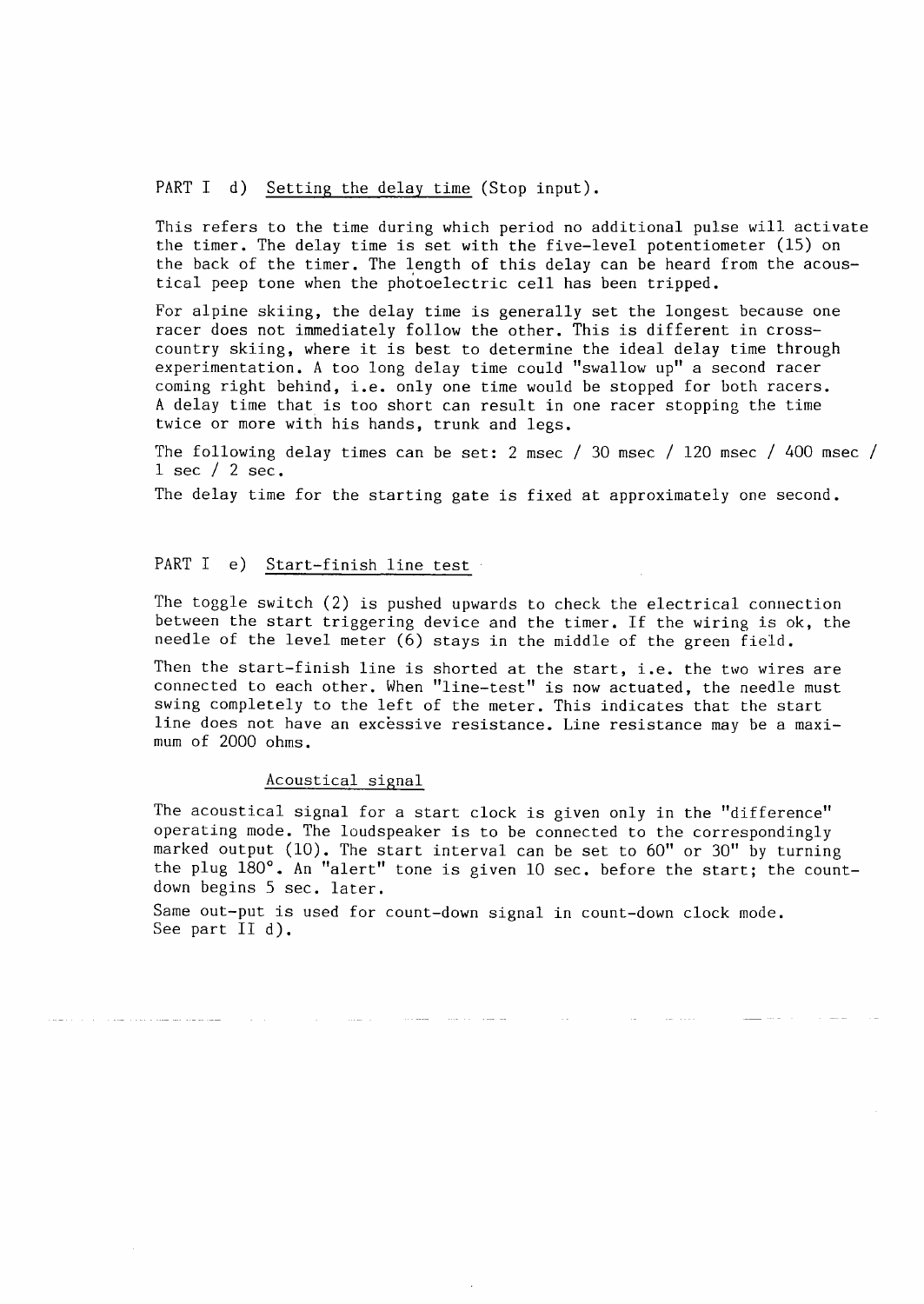S3 EXPANDED PROGRAM

PART II a) Speed meter

Depress start/stop button, turn switch (1) while start/stop button is kept depressed. Display will show all eights for a few seconds. Thereafter SP 0000 will show up. Select between km/h or m/s with the toggle switch  $(4)$ . Timer A = km/h, timer B = m/s.

Select photocell distance with mode selector (1).

Diff = 3 meters / split = 5 meters / seq. = 10 meters / rally = 30 meters.

Connect two photocells as described under set-up example speed meter and parallel course and make sure the distance between the cells is exactly measured from center of lens to center of lens for whatever the setting of the selector.

If you prefer the speed readout in miles per hour set the distance of the photocells as follows:

DIFF =  $15,84$  feet or  $15'10 \frac{5}{64}$ "<br>SPLIT =  $26.4$  feet or  $26'4 \frac{51}{64}$ "  $SPLIT = 26,4$  feet or  $26'4$  51/64"<br> $SEOU = 52.8$  feet or 52'9 39/64" SEQU =  $52,8$  feet or  $52'9$  39/64"<br>RALLEY =  $158.4$  feet or  $158'4$  51/64"  $=$  158,4 feet or 158'4 51/64"

Maximum measuring range is 999 km/h. Precision: 1/100 km/h.

Measurements can be made from either direction. While calculation is made, input of photocells are locked out. Therefore no double impulses are possible.

Result of the measurement will remain displayed until a new measurement is made. Should for any reason only one impuls occur, the timer will automatically reset after 5 seconds.

All data is available at printer output and display board output.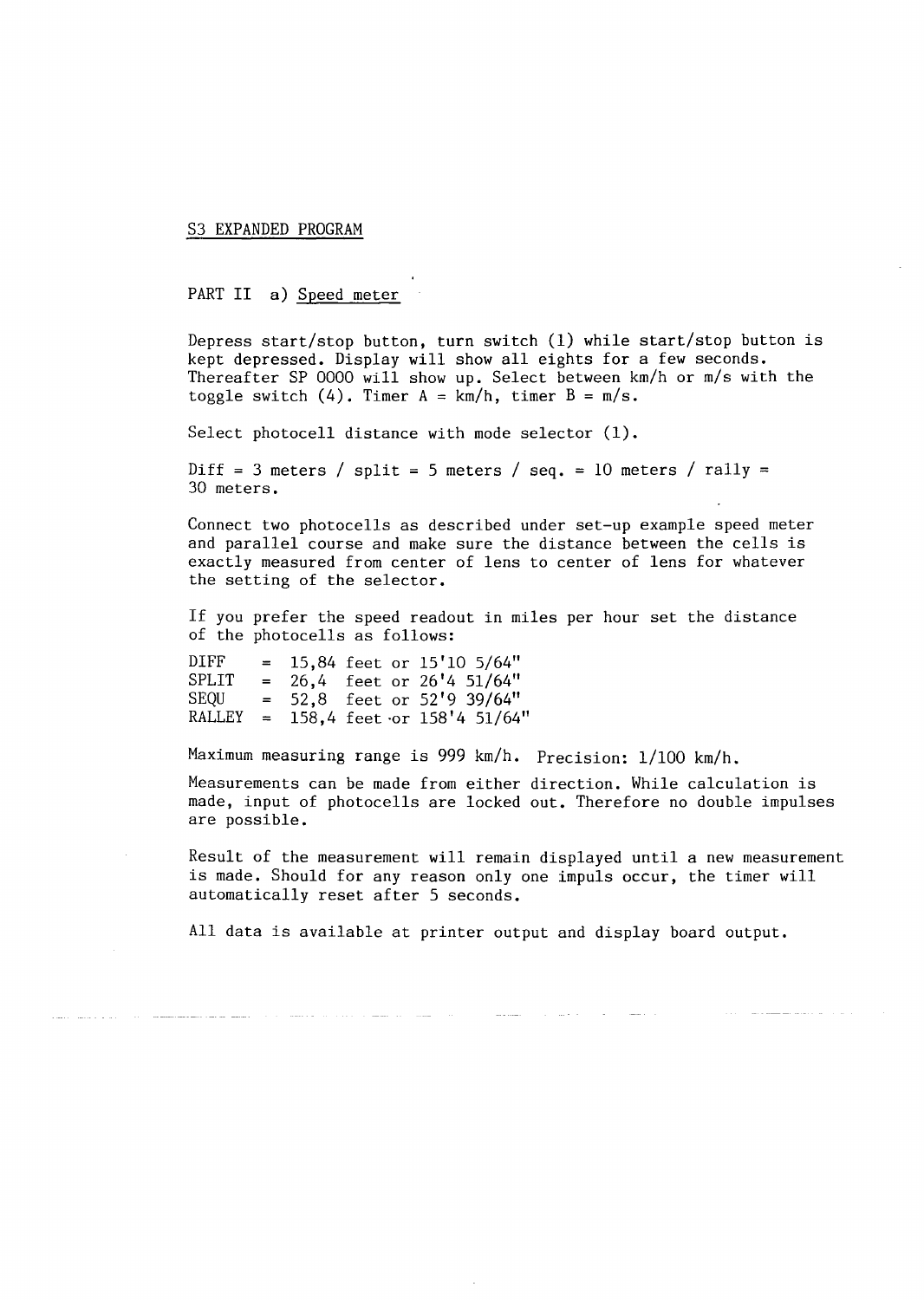PART II b) Time of day printer. (S3 and P3.)

To choose the time of day printer programs proceed as follows:

- 1. Depress yellow button NEXT and hold down.
- 2. While holding down yellow button turn timer to either DIFF or SPLIT. (DIFF or SPLIT are the same mode except in DIFF mode the timer can not be reset.

Release NEXT button as soon as all eights show up.

After all eights have disappeared HP 0.00.00 will come on. Time of day can be introduced by pressing START/STOP button for hours and NEXT button for minutes. Clock can be started from zero or with time of day introduced with first impulse from start input or by depressing SYNCHRO-START switch (2). After the clock has started,running time will be shown in display.

A single impulse will freeze the time on the display for about five seconds, print out the time, thereafter running time will show again. If multiple impulses arrive, times will go into memory and will be printed out automatically one after the other. The times being printed are shown also in the display.

Impulses from either start or stop inputs are identified by SZ for start time and ZZ for finish time. Therefore simultaneous incoming pulses from start or finish can be easily identified on paper.

Depressing START/STOP BUTTON during timing will print a time identified with ZW for intermediate time.

Measuring range is from  $1/1000$  sec. to 23h 59:59.999.

Connection of external triggering devices (photocell e.t.c.) can be made to DIN recepticals (pin  $3 + 1$  for start - pin  $3 + 2$  for finish) or to red and green banana recepticals.

PLEASE NOTE: Timing an event where closely following impulses are expected (automobile or foot races) only stop input should be used, due to its adjustable delay time.

#### SEQUENTIAL NUMBER PROGRAMMING.

Sequential numbers can be programmed for start or stop times  $(1 - 9999)$ . I.e. sequential # are the numbers shown in front of the time indicating the amount of prints.

Each of the sequential # can be reset to zero during timing without affecting the time.

Hold down yellow button and simultaneously turn timer on. While all eights are still on depress and hold until HP 0.00.00 appear in display:

> Yellow button = sequential # finish times, red button = sequential # start times,<br>both buttons = sequential # both times.  $=$  sequential # both times.

To reset sequential #:

Start times - depress NEXT button with toggle switch in timer A position. Finish times - depress NEXT button with toggle switch in timer B position.

Toggle switch timer A / timer B (4) further selects the paper feed on the printer:  $A = single line advance, B = double line advance.$ 

SEQU. and RALLY same as on normal timer S3.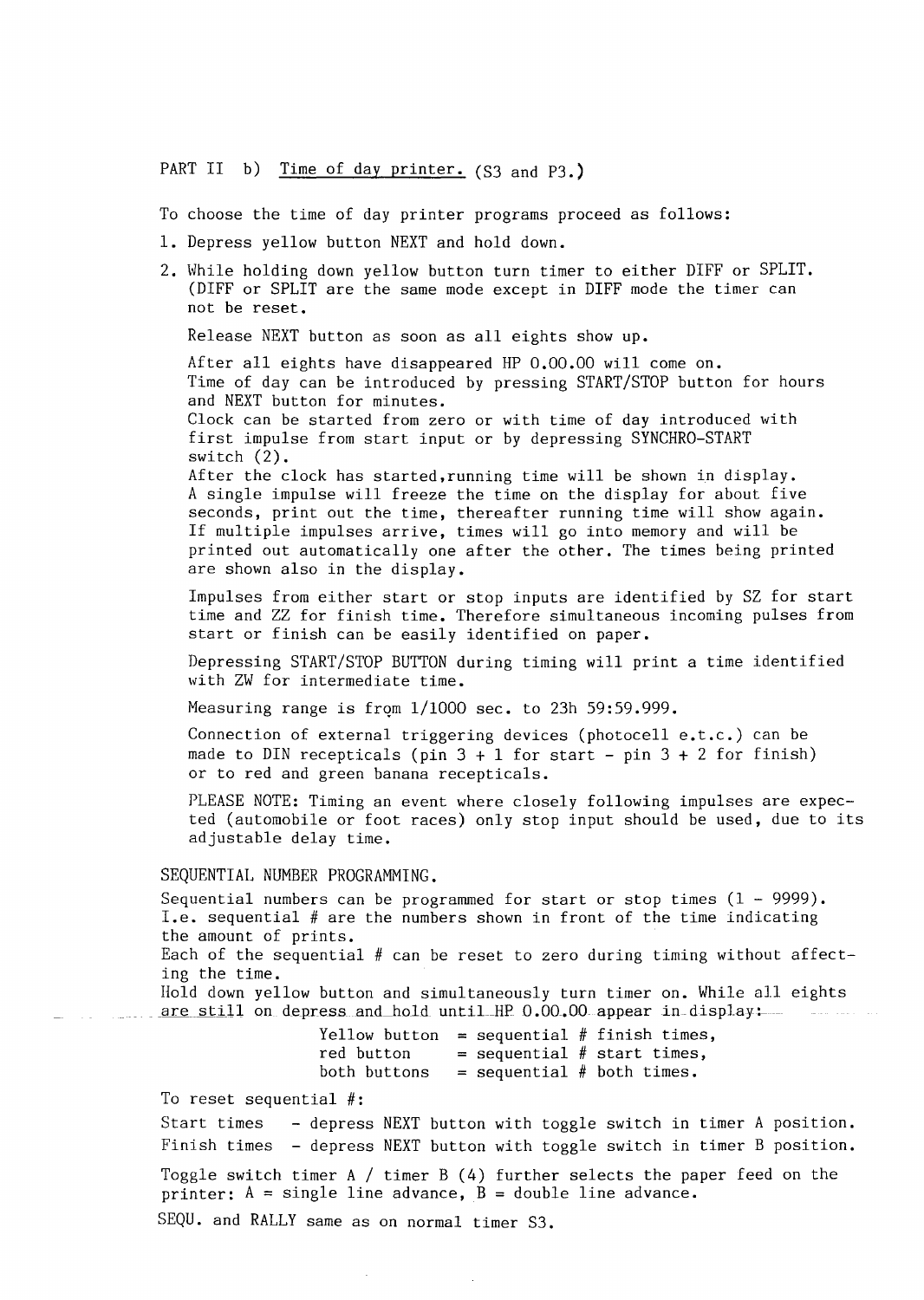#### PART II c) Parallel program.

1/1000 sec. precision with course identification.

To select parallel program depress and hold both buttons "start/stop" and "next" while switching timer on, Mode selector switch (1) serves only as on-off switch in this program.

After all eights have disappeared POOOO will show up. Two cells RLSl or RLSl/E are connected according to set-up example.

If cell connected to start is triggered first the # 1 will appear all the way to the left in the display. If on the other hand the stop cell is triggered first the # 2 will appear.

On the printer and display board,course identification will be signified with  $r + b$  (red and blue).

The measurement can be left on the display and next timing result will automatically appear without resetting the timer.

If one competitor does not finish, the timer can be reset manually or it will automatically reset after 30 seconds.

#### Programming of display output for parallel slalom,

As described above for parallel program, depress and hold both buttons while switching timer on, Release "next" but continue to hold start/stop button until POOOO comes up. Output is now programmed for the 5 digit display,showing 1/100 sec, precision.

If normal procedure of parallel program is followed, output is programmed for the 6 digit display board with  $1/1000$  sec. precision.

#### PART II d) Countdown timer. 1/100 sec. precision.

Turn timer on while all eights are displayed, depress and hold the "next" button until LA 0.00,00 appears. Insert minutes up to 100 with"start/stop"button. Insert seconds with"next" button up to 60.

Start countdown with 'synchron-start lever. Once timer is started, impulses from exterior source connected to DIN receptical with stop cable or red banana jacks will freeze display while clock internally keeps counting down (split mode). Countdown can be interupted and resumed with start/stop button.

When clock reaches zero, a short audio signal is provided on the loudspeaker  $-$ out $-$ 

If no other time is introduced, the previously selected countdown time will automatically come up after the zeros disappear.

If no countdown time is introduced and clock is started, countdown will commence at 99:59.99.

Again, all data is available at printer and display output. Toggle switch TA/TB selects single or double line paper feed on printer.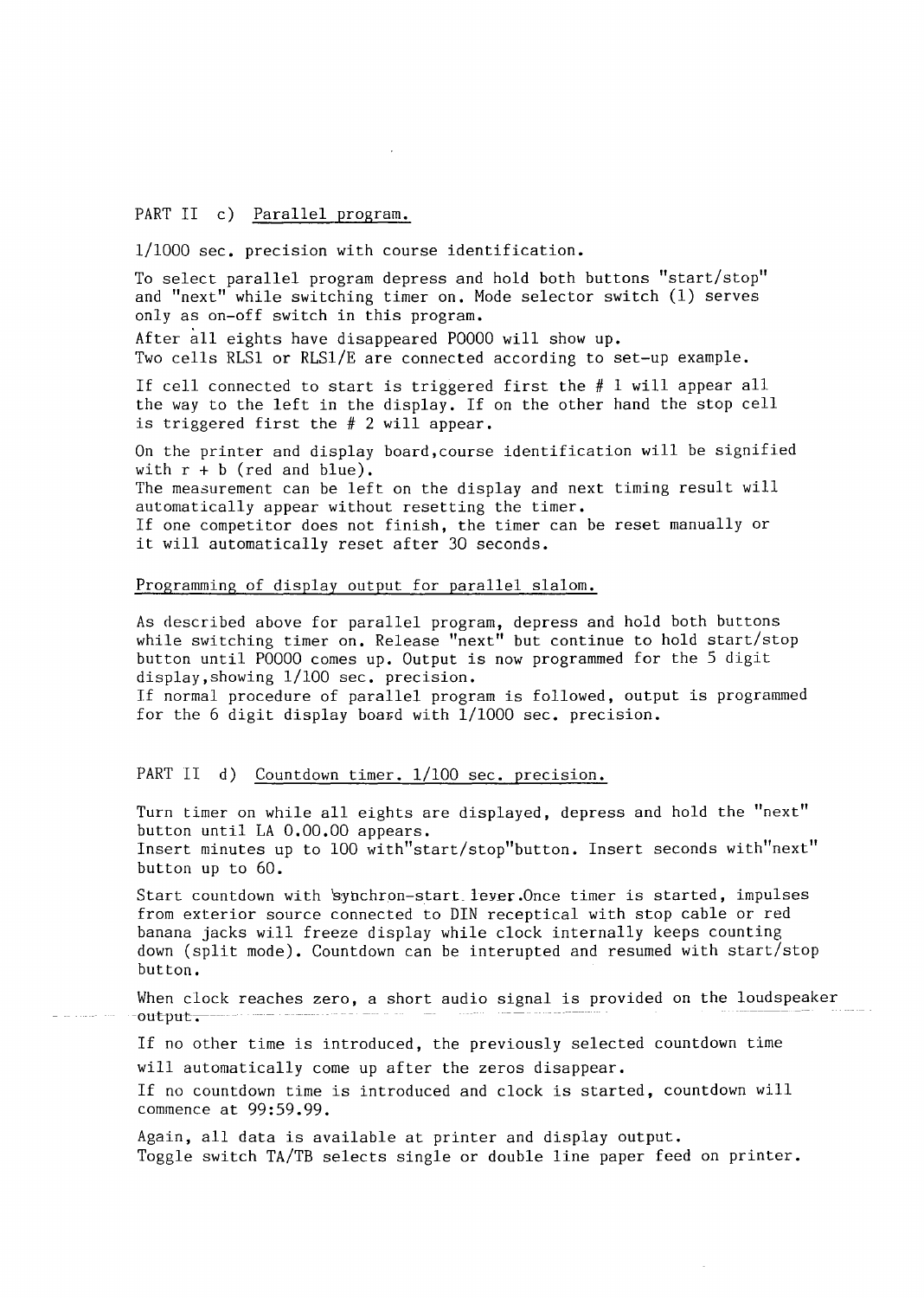#### PART II e

#### ALL SECONDS MODE.

In certain timing applications it is advantageous to time in all seconds instead of the usual sec., min., hour mode.

To get the all seconds mode, turn selector switch (1) directly to rally position and while all eights are displayed depress start/stop button and hold until the eights disappear. Now turn selector switch to desired mode.

Please note: All seconds mode only works in split, sequential and rally modes. Seconds mode is recognizable by the absence of the colons when unit is first programmed. Colons will appear again in split and sequential modes when both clocks are running.

Measuring range is 9999 seconds.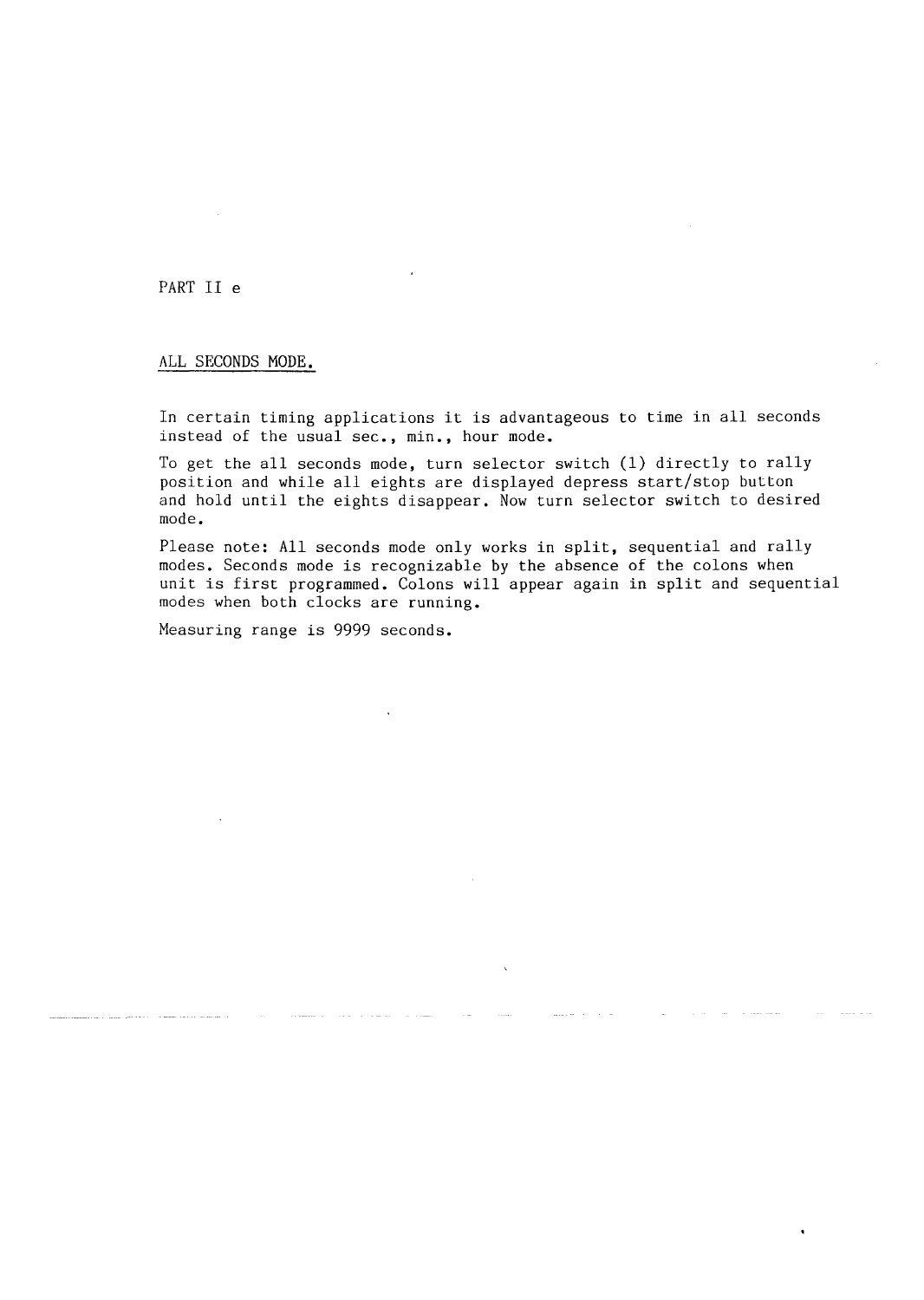Part II f) Split-Seguential Mode.

Application: Simultaneous measurement of lap times {sequ.) and total time (split) for one competitor.



#### Mode selection.

- Turn selector switch (1) to DIFF position and wait until 0:00.00 shows up
- Press synchron start switch (2) down
- Press red and yellow buttons (3+5) simultaneously
- Turn selector switch (1) to sequential position
- Press red and yellow buttons (3+5) simultaneously
- Display must 'show 0:00.00

The unit is now ready for timing.

#### Functions.

All functions and connections are identical to split mode except that with toggle switch (4) the selection between lap and split readout is possible. The timer will keep track of individual lap times with toggle switch (4) in TIMER B position and split time (total time) with switch in TIMER A position.

#### Example.

A car makes several laps in a circular course and the individual lap times are required as well as the total time of all laps combined. Toggle switch (4) is placed to TIMER B position. Every interruption of the photocell will display the net lap time. By switching over to TIMER A position, the combined time of all laps will be displayed. All data is available on printer and display output.

#### PLEASE NOTE:

Even though both clocks run independently and only one of the two modes is displayed, an impulse from the photocell will evoke a triggering of both  $t$ imers. If the switch (4) is in TIMER B and a triggering occurs, the display freezes. To catch up to running time, the yellow button is depressed. Now if the switch is placed to TIMER A you will note that the display is also frozen. The yellow button should be pressed to catch up to running time if the car is to make more laps. The reason for this is, that if the timer is in lap mode (TIMER B) and never switched over to split mode (TIMER A) and cought up, times stack up in memory (up to 12) and if the memory is full the times are lost. So it could happen that if a car makes more than 12 laps and the race is over, your final total time would be lost.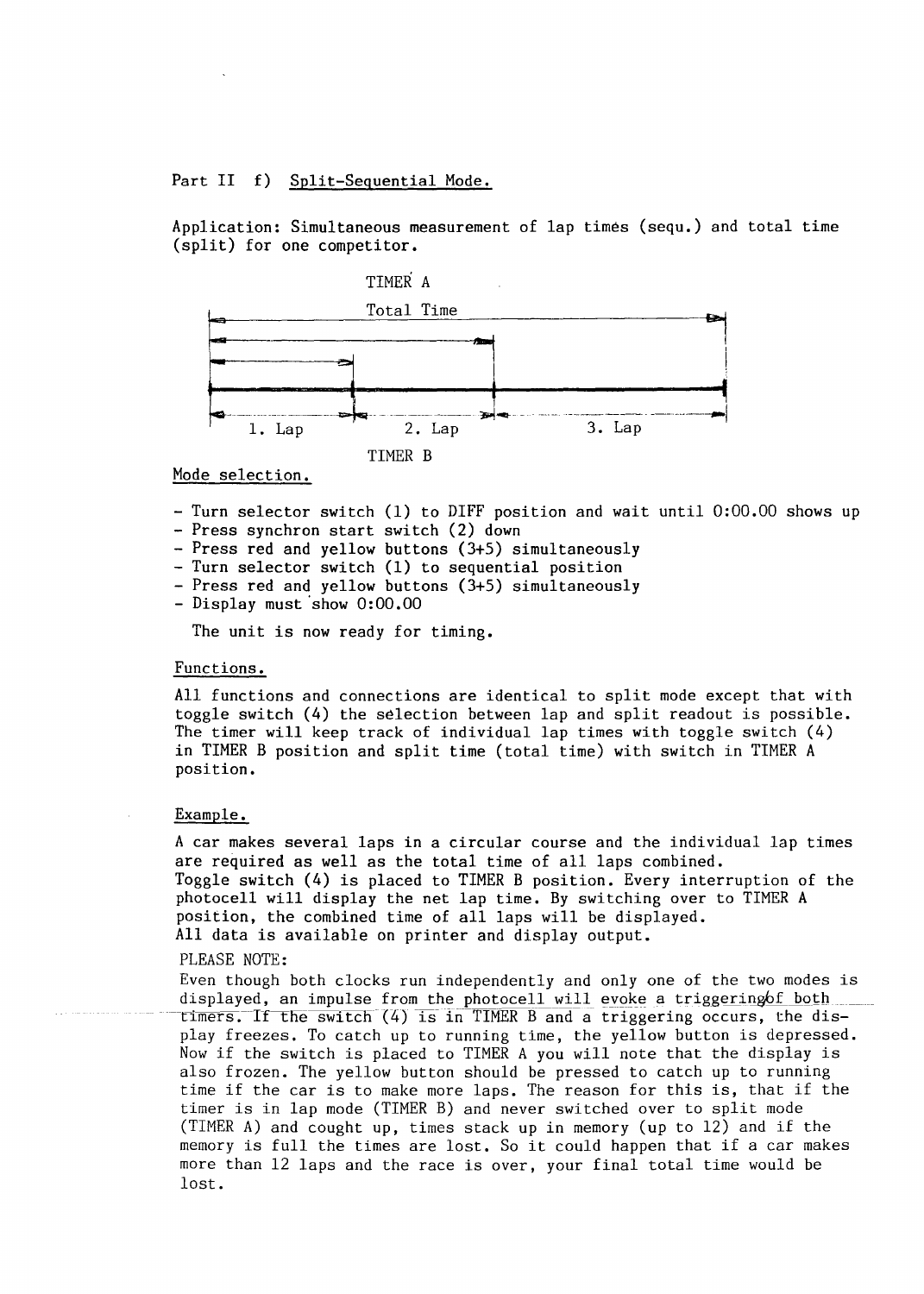PART III a) Set-up example. Absolute timing with one racer on course.

Installation and connections according to illustration. Start gate is connected to green banana recepticals (16). Polarity is not important. RLSl is connected with stop cable (max. 150 ft.) to DIN recepticals (9) or RLSl/E is connected to red banana receptical (14). Turn operating mode switch to "split", wait for 0.00.00 to appear on the display, align photocell barrier (see section on photocell barrier) and the first racer can start. If no printer P3 is connected, note the time when he crosses the finish line. With printer connected, wait for print-out, then reset timer by simultaneously pressing red and yellow buttons (3+5). Ready for next racer.

#### Two racers on course.

Settings and connections as before. Set timer A for the first racer with the selector switch (4). When he starts, only timer Ais triggered. The start of the second racer automatically causes timer B to trigger without the necessity of switching it on separately. Both timers running is indicated by the flashing of the colon between the minutes and seconds. lt is important, however, that timer A is selected when starter #1 passes the finish line. The time is noted and timer A is reset to zero. Racer #3 can start. lt is now important to select timer B so that racer #2 stops his clock when crossing finish line. Note time and reset timer B. Timer is ready for #4.

#### Difference timing with more than two racers on the course simultaneously.

This operating mode is used when more than two racers are on the course at the same time.

Installation and connections as before. Turn operating mode selector switch to "difference", wait for 0.00.00 on the display, introduce time of day, the hours with red button (5) and the minutes with the yellow button (3). Start both timers by depressing toggle switch (2). Both clocks are now running fully synchronized. All start pulses go to timer A and all finish pulses to timer B, no matter which timer is selected. When a racer has been started, his starting time is read on timer A, noted and the running time is joined by pressing "next" button (3). When a racer crosses the finish line, the time is stopped on timer B. The net time of a competitor is calculated from the difference between finish time and starting time. Since each timer is equipped with 12 memories, arrivals at the finish in quick succession and simultaneous occuring starts go into memory and can be called back with the "next" button. See section on the "difference" operating mode.

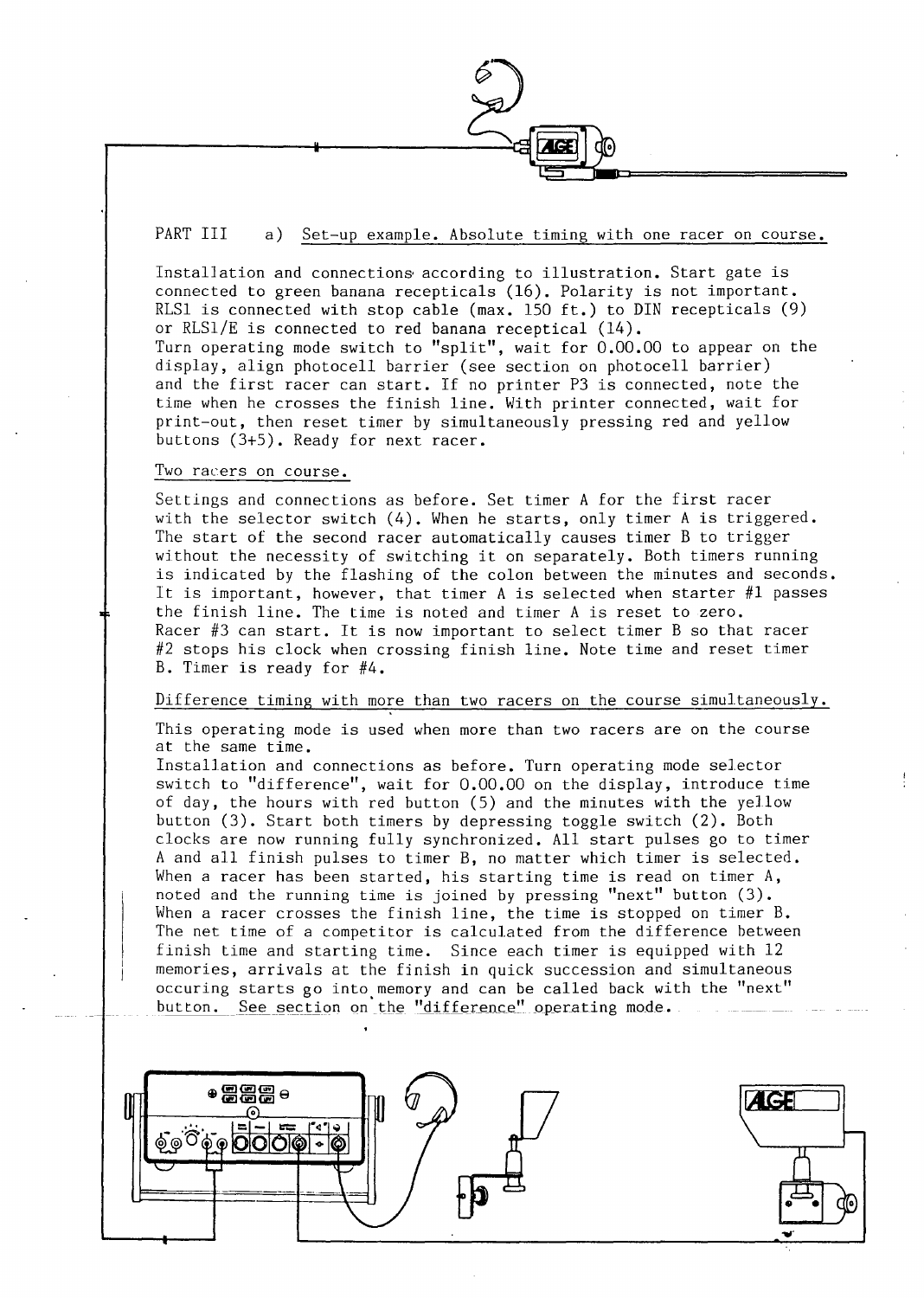

#### PART III a) Set-up example. Difference timing without cable connection between start and finish

Two S3 timers are needed for this kind of operation. The two devices are connected together with the short black connection cable via the inputs (9). The operating mode selector switch (1) is turned to "difference" on both timers. The same time of day is keyed in on both devices and both clocks are started synchronously be actuating the toggle switch (4) on one timer only. Then the connection cable is to be removed.

Connect starting gate to timer and place toggle switch (4) to timer A to receive start impulses. The loudspeaker for the start signa]s can be plugged into this timer (jack 10) if desired. By turning the connecting plug 180°, a choice can be made between 30 and 60 sec. start intervals.

The second timer at the finish with clock B selected is used for finish times. The photocell is connected to this timer.

Starting times and finishing times are assigned to the appropriate competitors numbers and both times subtracted for net time.

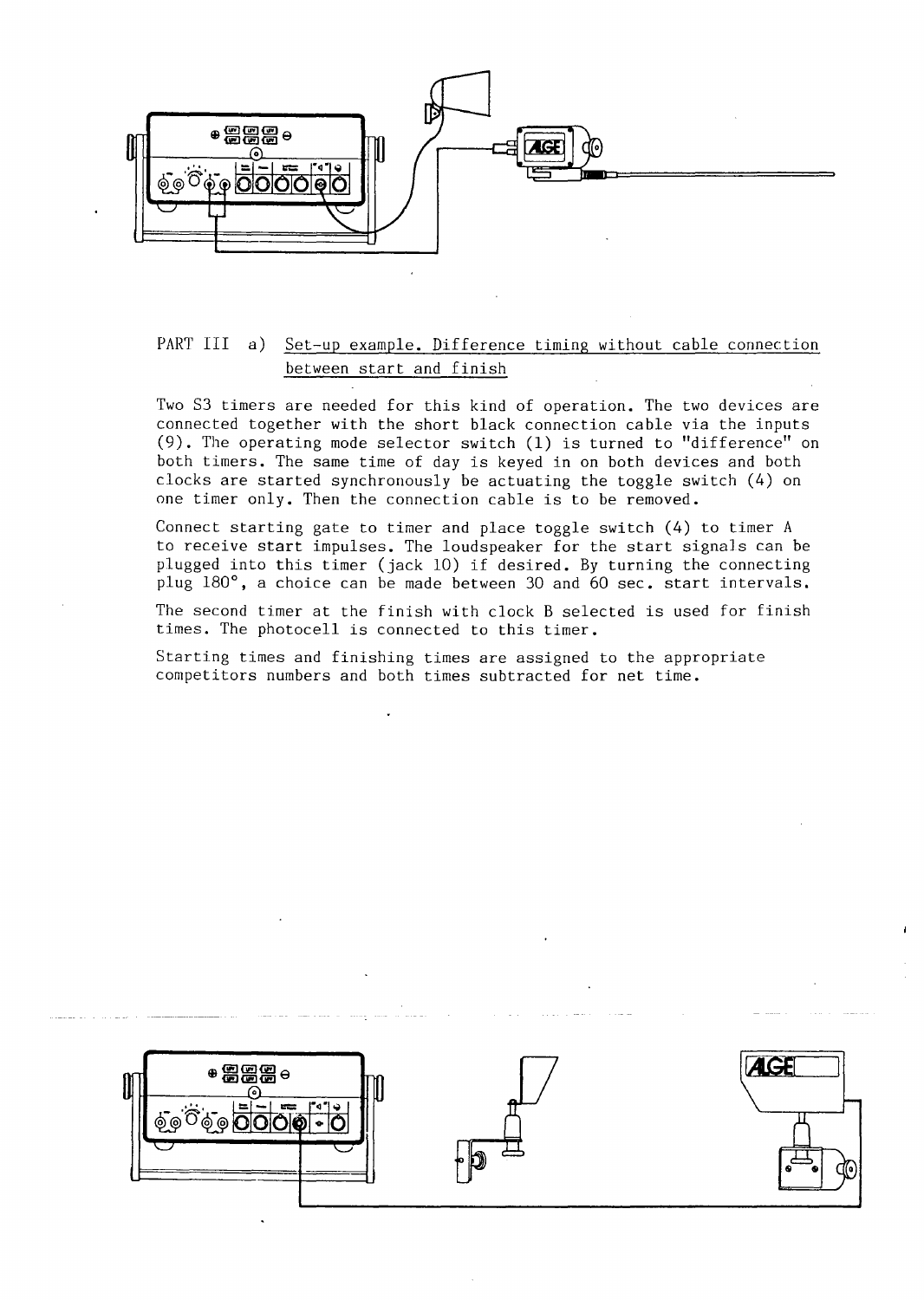PARTS III a) Set-up example. Parallel course timing or speed meter

Select parallel program or speed program. Connect one RLSl with start cable to DIN receptical. Connect the second photocell to other DIN receptical with stop cable.

RLS1/E may be used with connections made to red or green banana recepticals. See speed meter and parallel program for complete instructions.

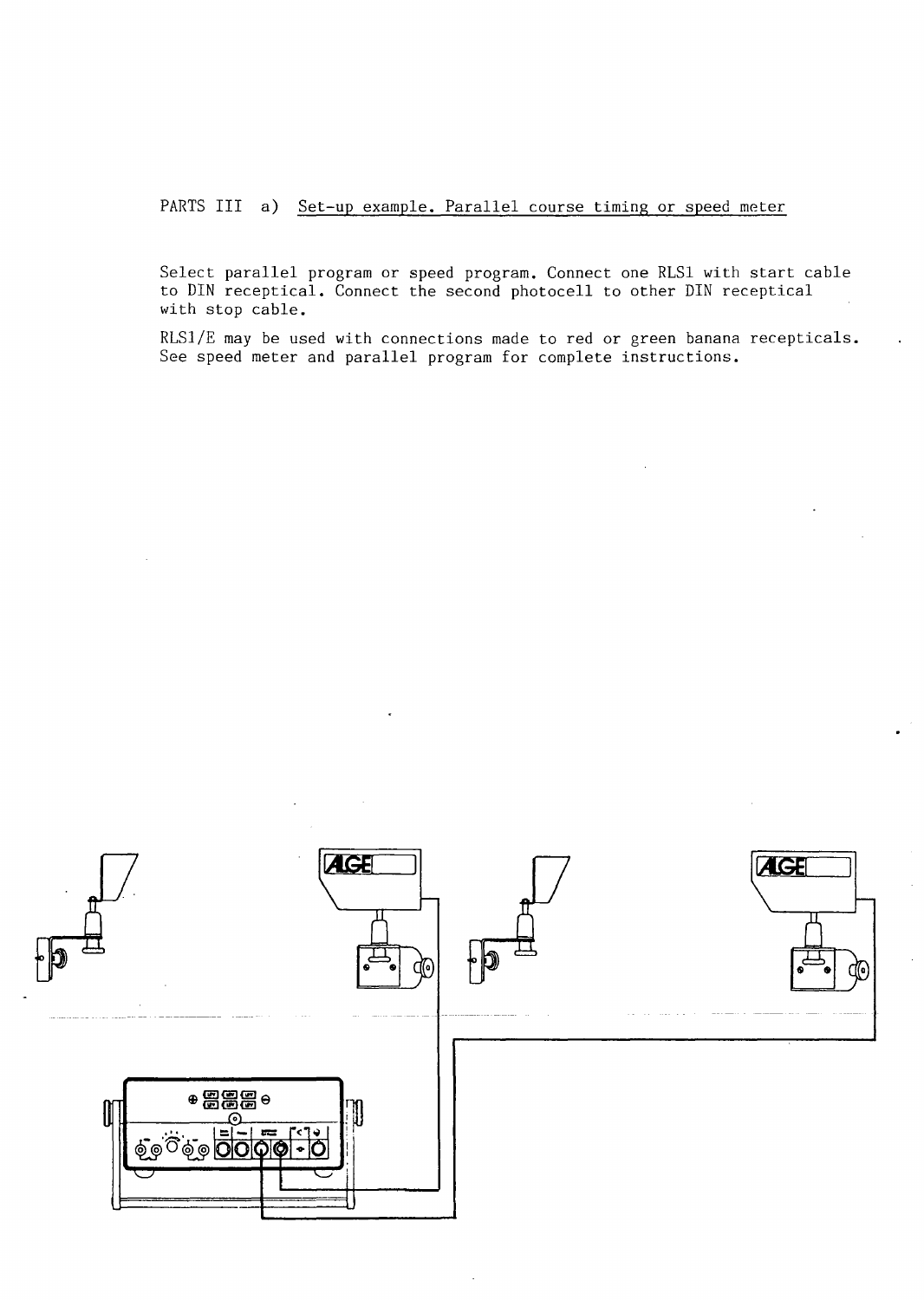#### PART III a) Set-up example. Circular course timing.

Split mode. Two competitors net time one lap each.

The same basic procedure applies as on absolute timing for one or two competitors on course in ski timing set-up. However, the triggering for start and stop occurs with the same device (photocell, tape switch e.t.c.).

Connect RLSl with start cable to DIN receptical (9) or RLSI/E to start banana jack (16). Make single wire jumper from right green jack to right red jack (backview).

Please note: With two competitors in course, if one competitor should finish before the next competitor goes into course, the empty clock assigned to the next competitor must be reset first.

Example: Since both clocks will be started and stopped (split) with one photocell, the second impuls (finish of first competitor) will stop (split) clock A but at the same time start clock B.

Therefore if first competitor has finished on clock A and second competitor want to start immediately thereafter on clock B, clock B must be reset first.

If at all times two competitors are on the course, there is no need to worry about resetting an unoccupied clock.

Seguential mode. One or two competitors net time unlimited amount of laps.

For one competitor in course the procedure is the same as in split mode circular race.

Competitor starts clock A (toggle switch 4 is not touched) at the end of first lap, cell is tripped, display shows net lap time, internally clock A is reset to zero and commences timing the second lap.

After the time has been written down, running time is joined with NEXT button. The time that appears in the display is the elapsed time the competitor is in the second lap.

For two competitors in course the same procedure as above is used. This time, however, the toggle switch (4) comes into play.

- Place switch to timer A, first competitor starts clock A.

- Place switch to timer B, second competitor starts clock B.

Two competitors are now in the course. Each one can be timed any amount of laps net time.

It is now important to remember which competitor is on which clock for tinishing sequence. An accidentai triggering would reset the clock that is selected at the time. Reset also occurs with start/stop-button.

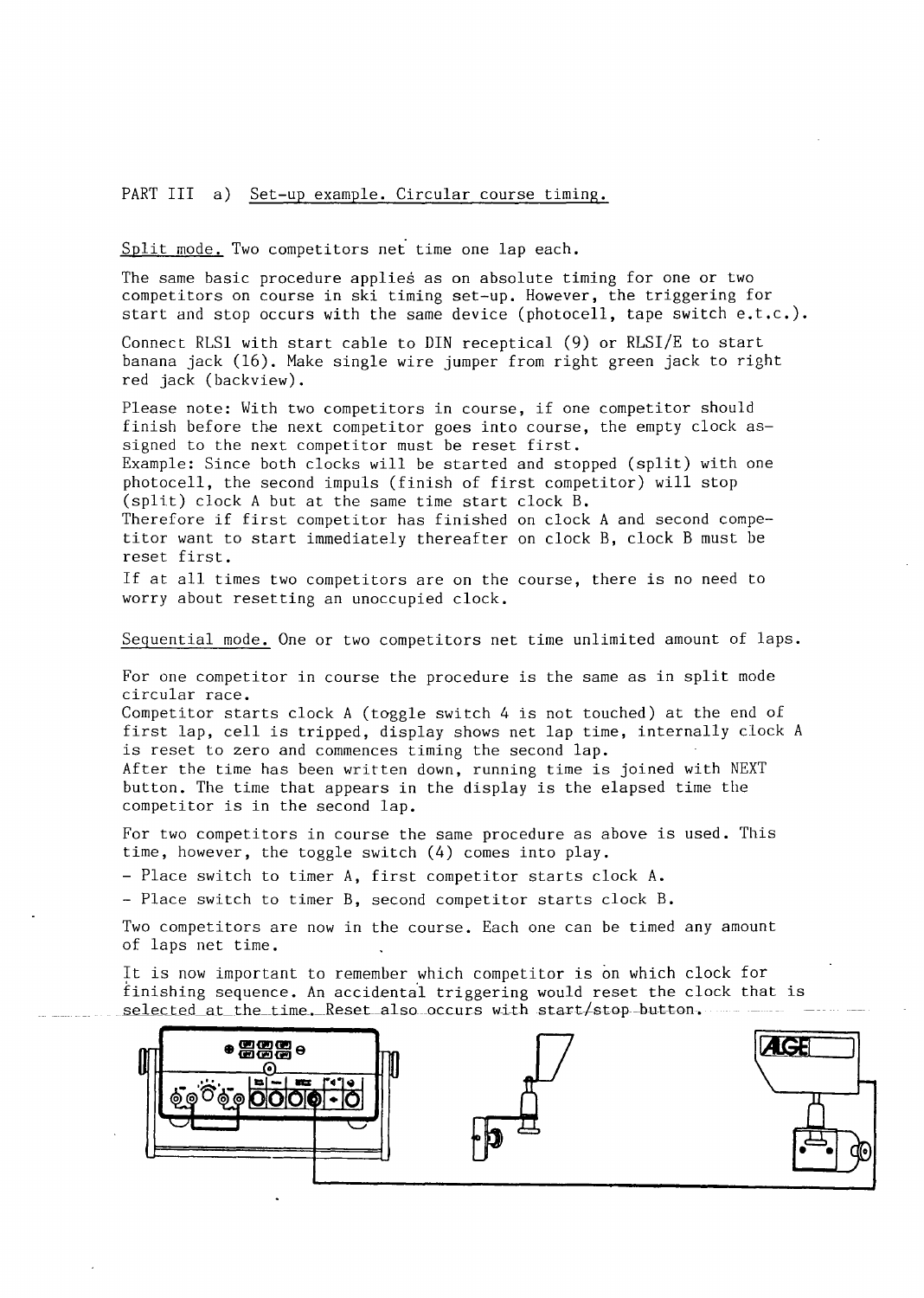#### PART III b) DIN plug cable pin assignment

- Power supply external timer and photocell (6V, 12V or charger).

Pin 3 ground Pin 4 positive (U ext.)

- Start cable (3 leads) with power supply from timer to cell.

Pin 3 ground Pin 1 start Pin 5 + SV to cell

- Stop cable (3 leads) with power supply from timer to cell.

Pin 3 ground Pin 2 stop Pin S + SV to cell

Pin 6 not used.

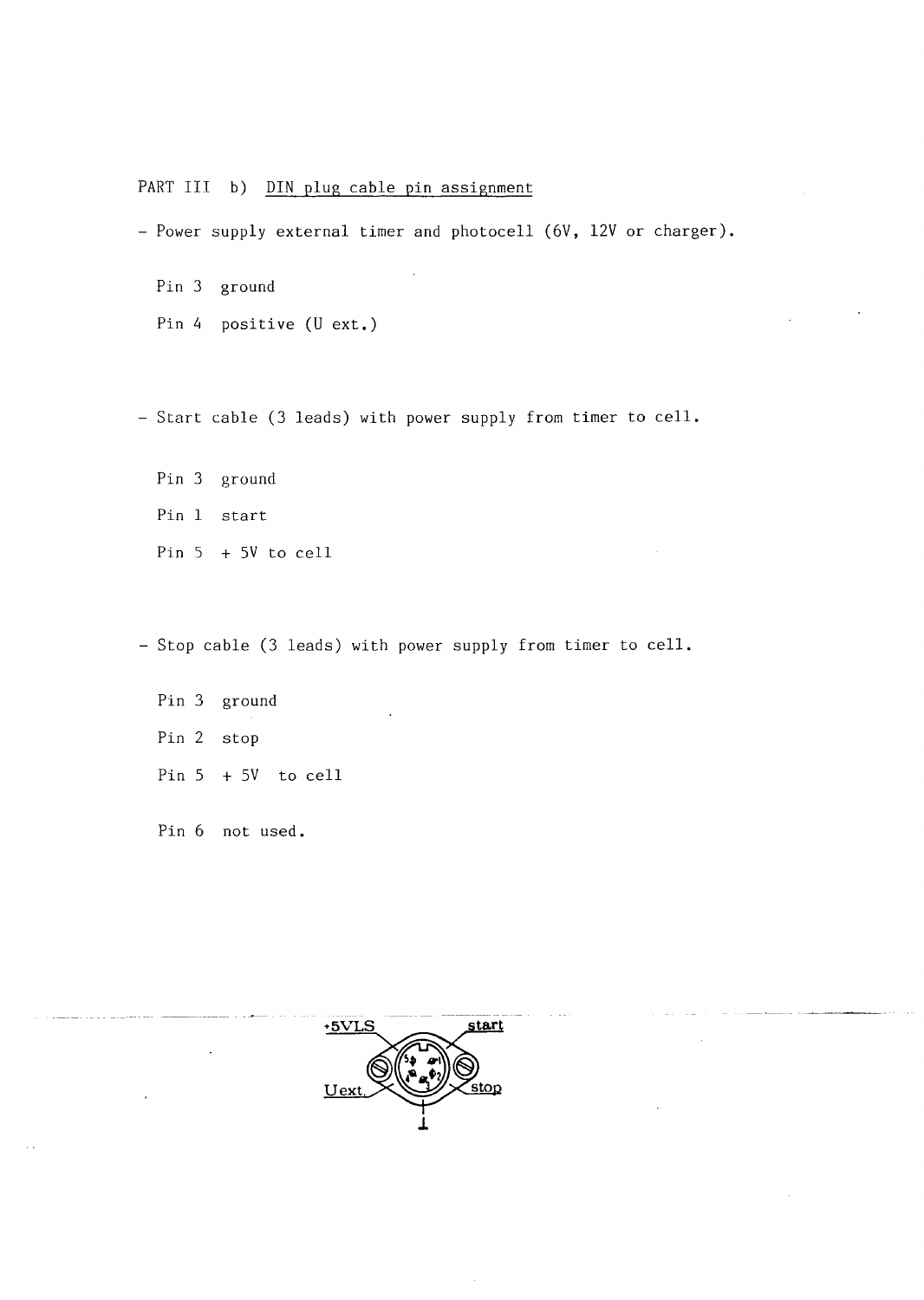**TYPE RLS 1** 





#### PART III b) Infrared photocell RLS1 and RLS1/E

This photocell is a triggering device which is powered directly Erom the timer via a 3 lead wire (DIN plug only) up to a maximum of 150 feet. For longer distances see RLS1/E.

This cell is unaffected by extraneous light. lt consists on one side of an emitter (upper lens) and a receiver (lower lens) and a reflector on the other side. Infrared pulsed light is emitted, reflected and received back.

The emitter/receiver and the reflector are fastened opposite each other at corresponding heights to a bar or similar object and are aligned with each other. The distance between the reflector and the emitter/receiver may not be less than three meters nor greater than twenty meters.

The emitter/receiver is connected with appropriate cable to the correspondingly marked jack of the switched on timing device. If the needle of the level meter on the timer swings rhythmically, the photocell is not properly aligned. In this case the cell is to be aligned so that the needle of the level meter on the back of the photocell comes to rest as far into the green field as possible.

Note carefully: When testing the photocell, be sure the reflector is at least 3 meters (9 feet) from photocell. If desired the cell can be supplied with a range of a minimum of 1 meter and a maximum of 4 meters (for bobsled and luge).

#### RLSl/E

This photocell functions and can be used exactly the same as RLSl with the addition that it can be powered externally with a DC supply 6V to 15V. (6V handlantern battery sufficient).

When powered externally, only a 2 lead wire is needed for triggering. Connections are made to timer on either start or stop banana recepticals and the two binding posts on the photocell. AWG #20 or 22 is recommended for distances one mile or less.

Power consumption on both cells approximately 25 mA.

Connect enclosed power cord to 5 pin DIN receptical on photocell. OBSERVE POLARITY.

Polarity for triggering (2 green binding posts) is unimportant.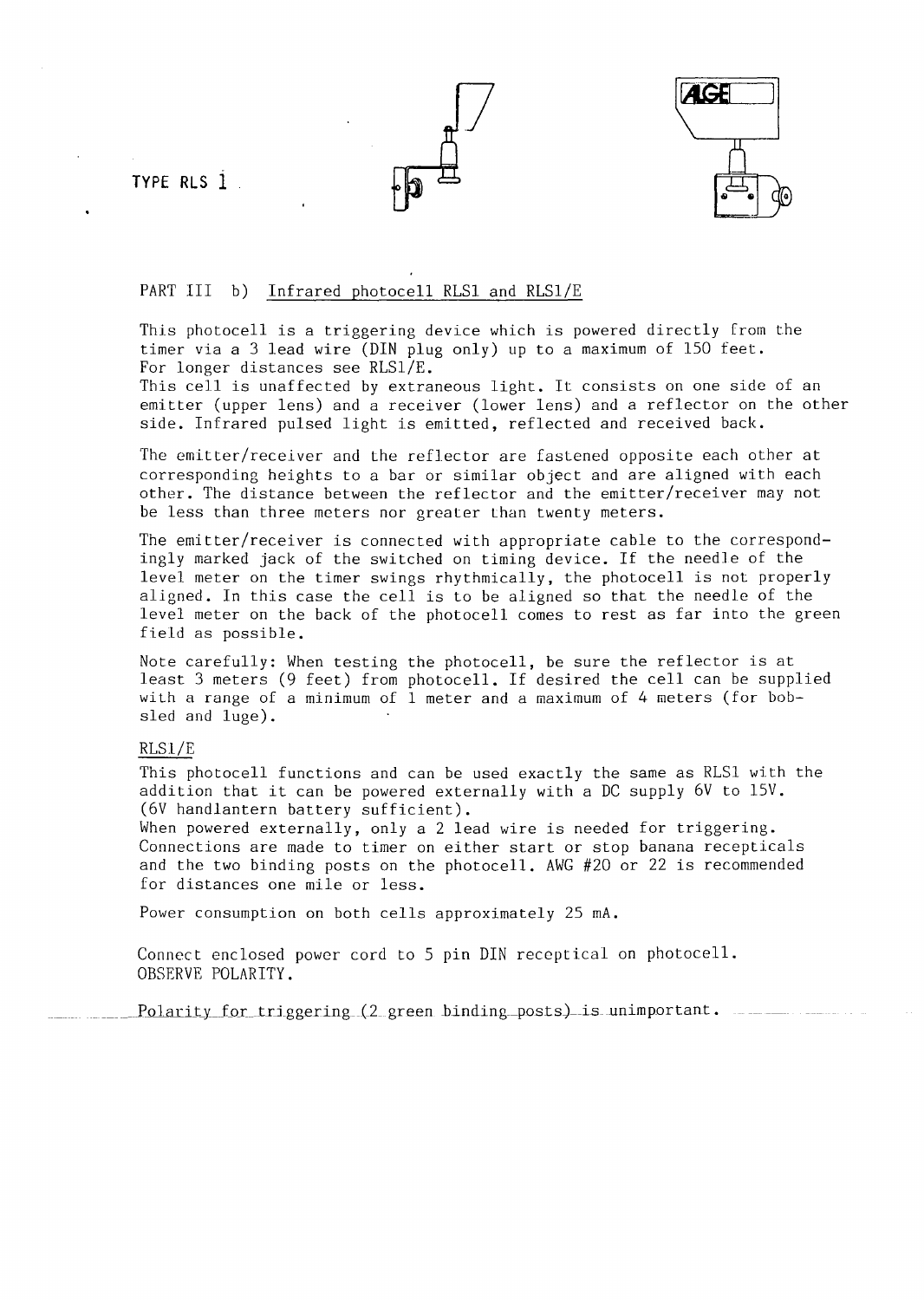PART III c) STS3 start gate description

The starting gate is fastened to a picket or similar object at the start at about knee height. When screwing on the starting rod, care must be taken to tighten it completely so that it does not come loose by itself.

The starting gate has two connections: Two green banana plug jacks for the twin wire start-finish line and a DIN receptical for the audio set.

The starting gate employs a switch with normally open contact which closes when the starting rod is opened to an angle of about 20°. The starting gate also includes an audio amplifier and a 9V transistor battery for feeding the audio amplifier. This battery normally lasts for an entire season. However, a condition to this is that the head set be unplugged after the competition, thus switching off the battery. When the season is over this battery is to be removed and at the beginning of the next season a new battery is to be installed.

STS3/II Same as STS3 but with two switches for back-up timing.

The two green posts for one circuitry.

The two black posts for other circuitry.



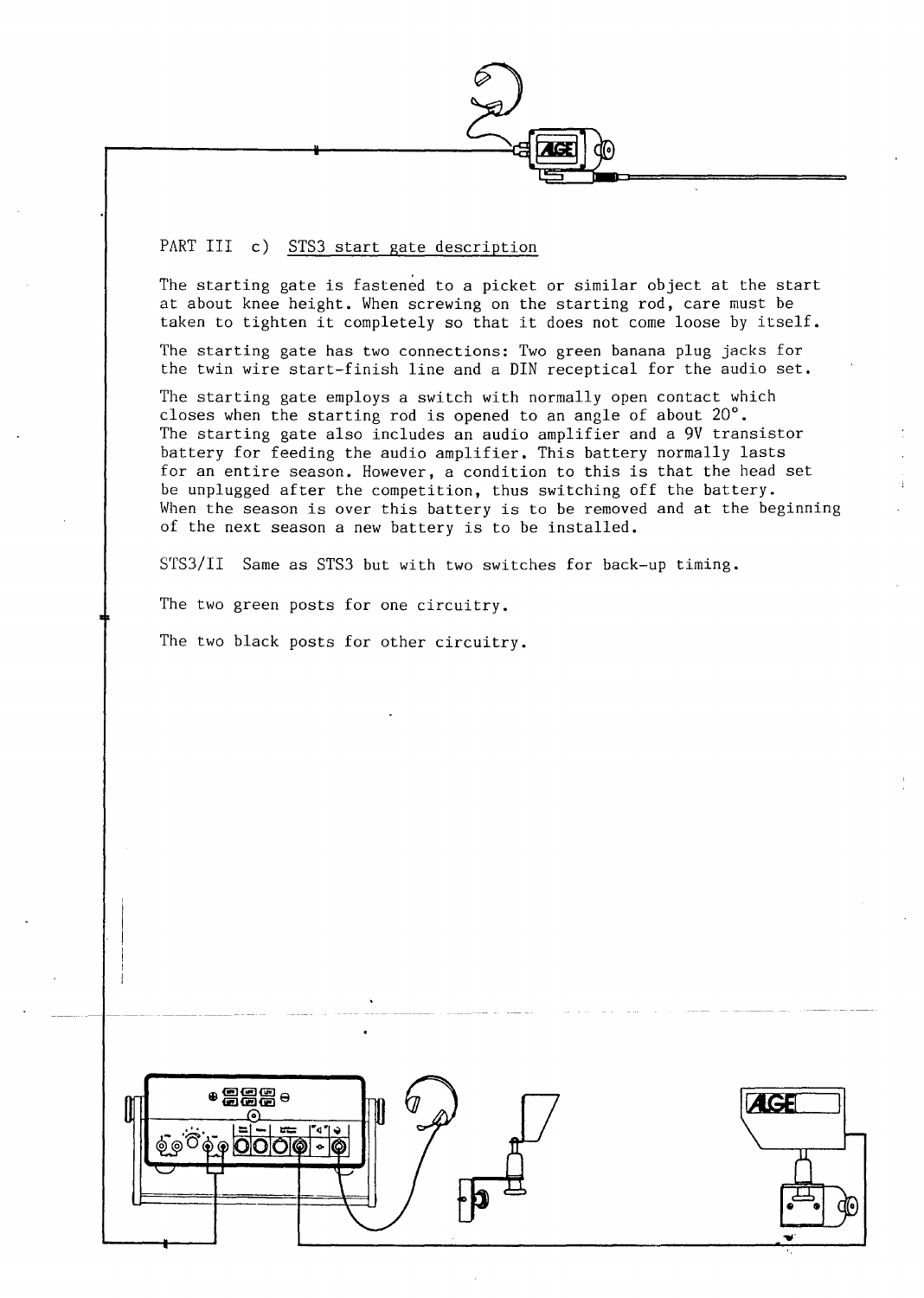#### PART III d) P3 Printer.

This printer receives its data and power from the S3 timer. To put into service, it is as simple as plugging the attached cable into the output receptical marked PRINTER on the back of the S3. The P3 incorporates a dot matrix electrosensitive printing mechanism which requires the use of metallized paper.

lt further incorporates its own microprocessor and other electronics and should therefore be treated as any other delicate instrument. lt should not come in direct contact with water or be exposed to too high humidity.

#### A few words of caution:

DO NOT let solid objects (paper clips e.t.c.) fall into the printing mechanism. If printer should jam for any reason, immediately unplug from S3 and inspect for the cause of the trouble.

DO NOT advance paper while printer is printing and always advance with the advance wheel NOT by pulling on paper.

#### To check and change paper:

Push the two cover release buttons down so they jump up. The cover can now be lifted up. A black stripe will become visible on the edge of paper when a roll is about to run out.

- Lift out used roll and tear off paper before it goes into printer. Pull out remaining paper with paper advance wheel.
- Insert a new roll so shiny side points down. Turn paper advance wheel towards the rear until paper comes out over the tear off blade.
- Replace cover and push the two buttons down until they stay in lower position.

Printer is supplied with five rolls of paper. Make sure you always have enough on hand.

Power consumption approximately 800 MA.

#### SPECIAL NOTE:

With a new (full) roll of paper in the holder it can happen that if the printer received rough handling during transport, that the roll can unwind and expand and touch the printer cover. This restricts the paper advance and the printer may not print. If this happens remove the cover and make sure that the roll is tightly rolled up.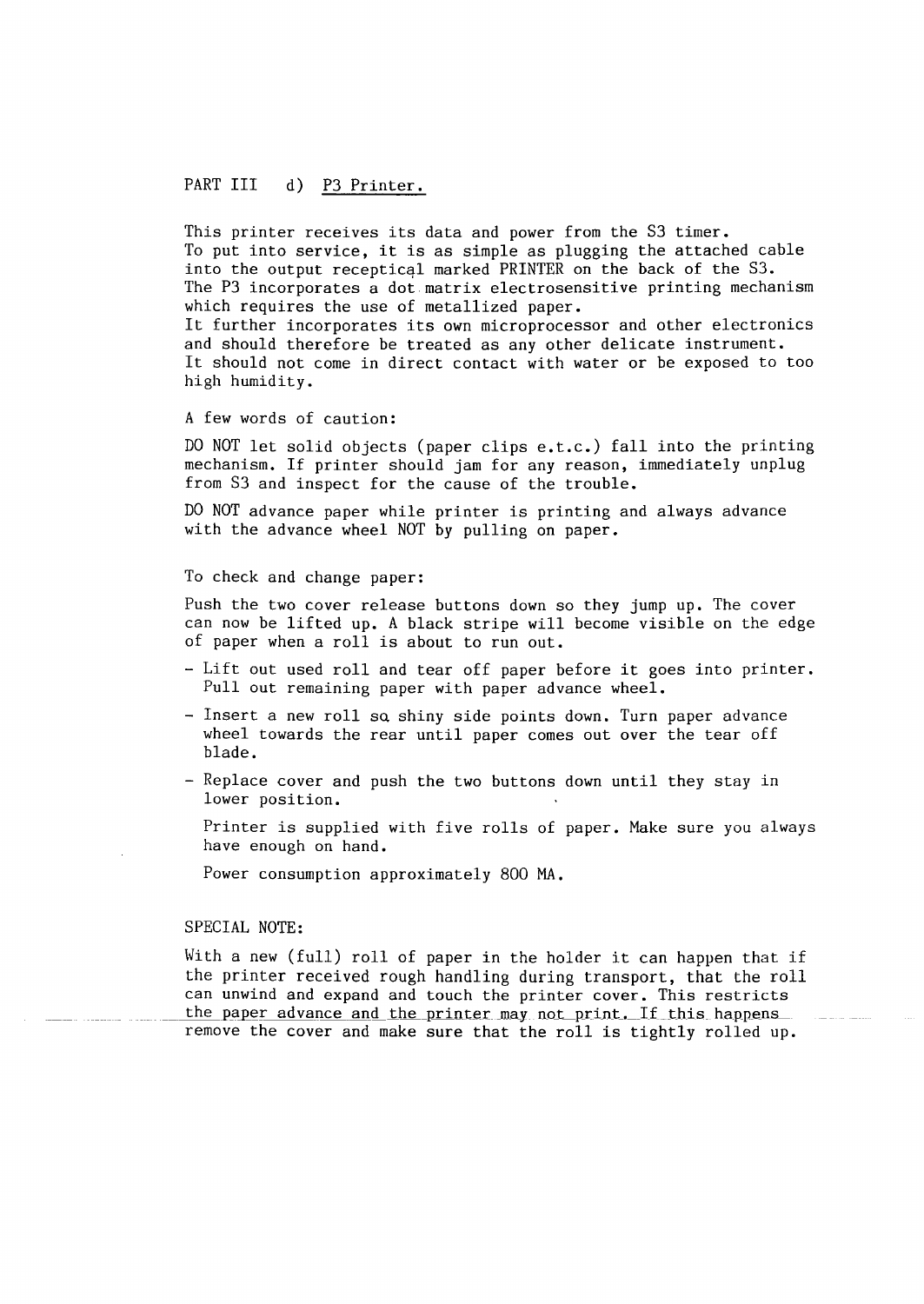PART III e) Technical data.

| Timing range:          | 23 hrs, 59 min, 59.99 sec.                                                                                                                                                                                                                                                                                                                                                                                                                                                      |  |  |
|------------------------|---------------------------------------------------------------------------------------------------------------------------------------------------------------------------------------------------------------------------------------------------------------------------------------------------------------------------------------------------------------------------------------------------------------------------------------------------------------------------------|--|--|
| Accuracy:              | $\pm$ 0.005 sec/hr at 20°C and $\pm$ 0.05 sec/hr<br>at $-15^{\circ}$ C.                                                                                                                                                                                                                                                                                                                                                                                                         |  |  |
| Quartz frequency:      | 6240 Hz.                                                                                                                                                                                                                                                                                                                                                                                                                                                                        |  |  |
| Operative temp. range: | $-25^{\circ}$ C to $+65^{\circ}$ c.                                                                                                                                                                                                                                                                                                                                                                                                                                             |  |  |
| Memory:                | $2 \times 12$ times.                                                                                                                                                                                                                                                                                                                                                                                                                                                            |  |  |
| Inputs:                | 2 inputs 6 pin DIN recepticals. See part III b)<br>for pin assignment.<br>Red and green banana recepticals for start<br>gate and/or RLS1/E.                                                                                                                                                                                                                                                                                                                                     |  |  |
| Outputs:               | Output for ALGE GAZ display board, V24,<br>5 pin DIN receptical 45327 with following pin<br>assignment.<br>$1 =$ ground / 2+4 = +9-16V output / 3 = finish<br>time $/ 5$ = running time.<br>Connection for printer, V24, 5 pin DIN 45327.<br>Connection for audio set, 5 pin DIN 41524 with<br>following pin assignment.<br>$1 =$ microphone, $2 =$ ground, $3 =$ headphones<br>(loudspeaker impedance less than 250 ohms).<br>Connection for countdown loudspeaker, DIN 41529. |  |  |
| Power supply:          | Internal with 6 D size alkaline or 6 D size<br>NICAD batteries.<br>External with 12V battery or 9-16V ALGE charger.                                                                                                                                                                                                                                                                                                                                                             |  |  |
| Power consumption:     | Approx. $0.1$ A at $7.5 - 16V$ .                                                                                                                                                                                                                                                                                                                                                                                                                                                |  |  |
| Battery life:          | Alkaline without printer 80 - 100 hrs.<br>4 Ah. NICADS with printer 10 hrs.                                                                                                                                                                                                                                                                                                                                                                                                     |  |  |

 $\label{eq:1} \begin{aligned} \text{d} \boldsymbol{\theta} & = \begin{bmatrix} \boldsymbol{\theta} & \boldsymbol{\theta} \\ \boldsymbol{\theta} & \boldsymbol{\theta} \end{bmatrix} \boldsymbol{\theta} \boldsymbol{\theta} \boldsymbol{\theta} \boldsymbol{\theta} \boldsymbol{\theta} \boldsymbol{\theta} \boldsymbol{\theta} \boldsymbol{\theta} \boldsymbol{\theta} \boldsymbol{\theta} \boldsymbol{\theta} \boldsymbol{\theta} \boldsymbol{\theta} \boldsymbol{\theta} \boldsymbol{\theta} \boldsymbol{\theta} \boldsymbol{\theta} \boldsymbol{\theta} \boldsymbol{\theta} \boldsymbol{\theta} \boldsymbol{\theta} \boldsymbol{\theta} \boldsymbol{\theta} \boldsymbol{\theta} \boldsymbol{\theta} \boldsymbol{\theta}$ 

 $\mathcal{L}_{\mathcal{A}}$  $\ddot{\phantom{0}}$ 

 $\hat{\phi}$ 

 $\sim$   $\sim$ 

 $\ddot{\phantom{a}}$ 

 $\sim 10^{11}$  km  $^{-1}$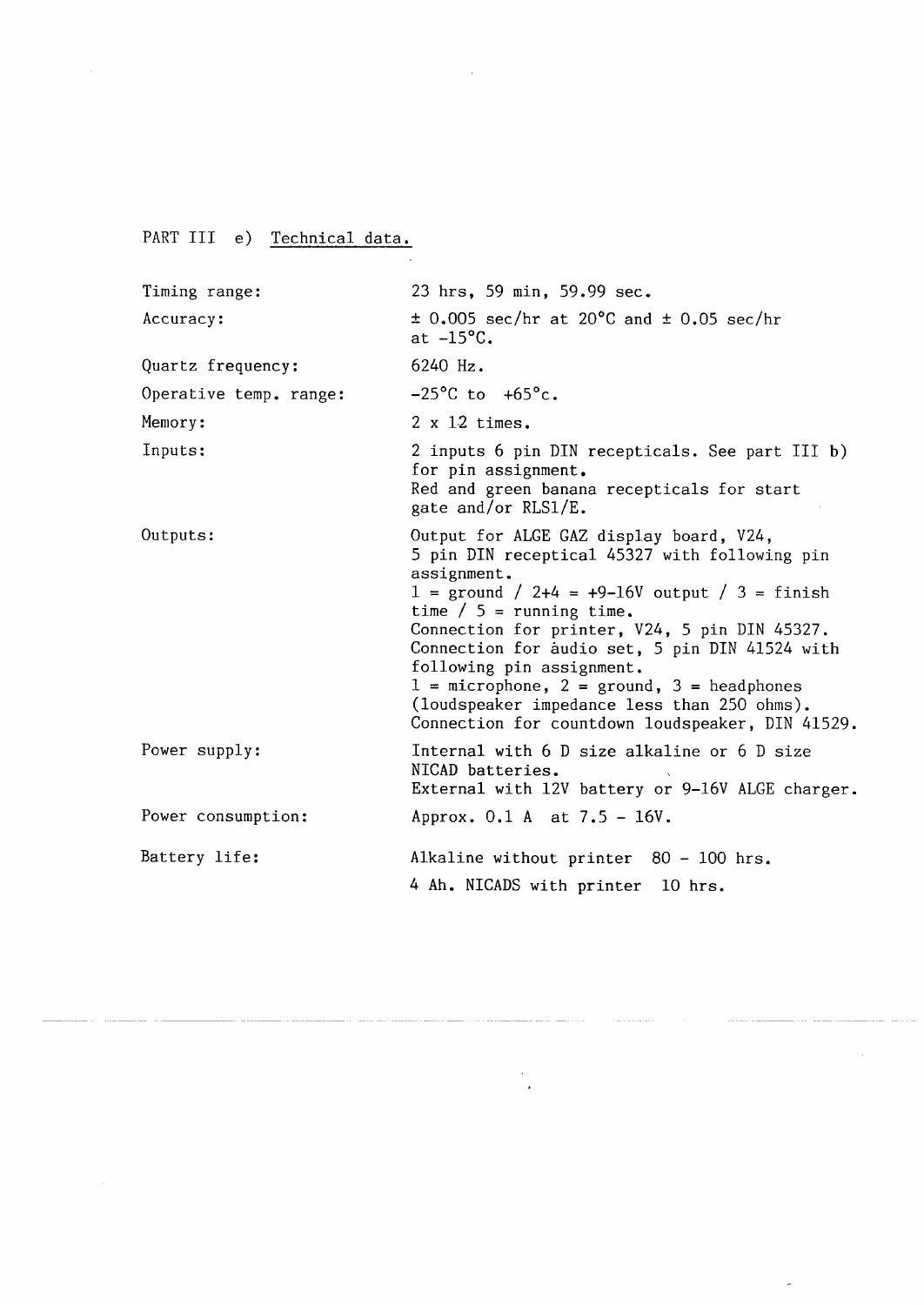### Computer connection (Connection for display board and<br>Printer P3):

Serial interface: 2 serial data outputs (Chanal 1 and 2) without handshake.

**Transmission speed:** 2400 baud

**Voltage:** +/- 5 Volt

**Output format: 1** start bit, 7 ASCII bit, no parity bit, 2 stop bit

**Output:** No. hundert

 $\sim$ 

No. tens No. ones

5 blancs hours tens hours ones colon (3A) minutes tens minutes ones colon (3A) seconds tens seconds ones point (2E)

1/10 seconds only for stopped time (otherwise blanc) 1/100 seconds only for stopped time (otherwise blanc)

1/1000 secondsonly for AUTOMATIC program and stopped time

blanc or carriage return (0D) blanc or carriage return (OD)

Carriage return (OD) is the end of each transmission.



| GA + PR: Pin 1 |                      | <b>GND</b>                           |
|----------------|----------------------|--------------------------------------|
|                | $GA + PR: Pin 2 + 4$ | +7 to 15 V (voltage of power supply) |
| <b>GA :</b>    | Pin 3                | serial data, final times             |
| GA:            | Pin 5                | serial data, running times           |
| PR:            | Pin $3 + 5$          | serial data, final times             |